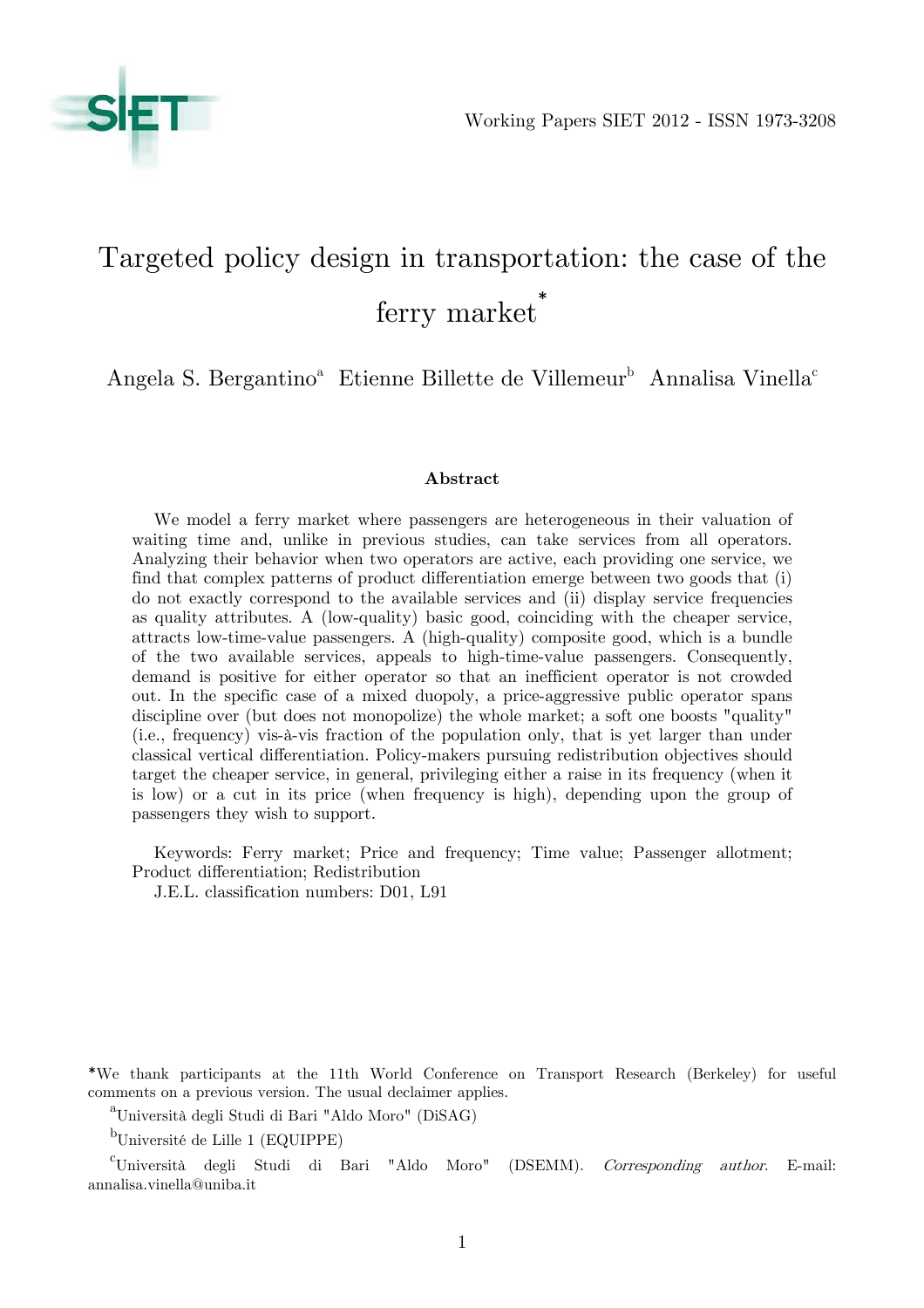## 1 Introduction

It is a truism that travel behaviour is complex and multi-faceted. It is also a platitude that price is far from being the unique determinant of travel demand. Travel is mostly a derived demand and some of its determinants are even unrelated to transport operators. Others, on the contrary, directly follow from policy choices, or from the decisions made by transport operators. When appraising the performance of a (passenger) transportation system, it is of primary importance to look beyond the sole prices and account for these determinants as well.

Since the very first contributions attempting to measure travel demand (see, in particular, McFadden [14]), it has been recognized that two determinants of primary importance are (on-vehicle) travel time and service frequency. Depending upon the transportation modes, on-vehicle travel time is essentially related to the characteristics of the transportation network as well as to technological choices. To some extent, it can be viewed as a given attribute. By contrast, service frequency reflects operator(s) decisions nearly in the same manner as price does. It is thus natural to question jointly their optimality.

Mohring [15] argues that, if users' waiting time is included in the costs attached to transportation services, then the latter exhibit increasing returns to scale so that frequencies are likely to be lower than socially optimal. In monopolistic transportation markets, service frequency is substantially equivalent to any other quality attribute. Hence, in those environments, frequency and quality can be regulated in similar fashions, as Billette de Villemeur [3] points out. It would be tempting to extend the policy conclusions that ensue from these models to more complex frameworks. For example, in oligopolistic mixed markets, where a public and a private operator are competing, one could recommend the quality-adjusted price-cap proposed in Bergantino *et alii* [2] to enhance travellers' welfare. However, details matter.

As evidenced by Spence [20], whether a monopoly provides a lower or a bigger quality than socially optimal it depends upon how the marginal and the average (or representative) consumer compare. Resting on this, van Reeven [21] distinguishes the case in which travellers do not know the timetable, hence take the first available service, from that in which individuals are actually based on the timetable to plan their trips. In the former case, the number of connections supplied by a profit-maximising monopolist is socially optimal, given the price. In the latter case, it is not. Similarly, the very fact that, in oligopolistic markets, travellers are not necessarily bound to a single operator, but may swing from one to the other, does alter the core nature of competition. Therefore, while, at a first glance, moving from monopoly to oligopoly may appear to add gratuitous complexity to the analysis, there are in fact interesting lessons to be drawn, within that framework, to policy-makers' good use.

There is a growing awareness that the design of sound policies cannot spare reference to the peculiarities of the contexts to which they are targeted. For example, the knowledge of crosselasticities is essential for the design of policies aimed at affecting modal split. Yet, their values depend upon many parameters, including travel motives and even mode shares. This makes it difficult, a priori, to rely upon estimates obtained in frameworks other than the concerned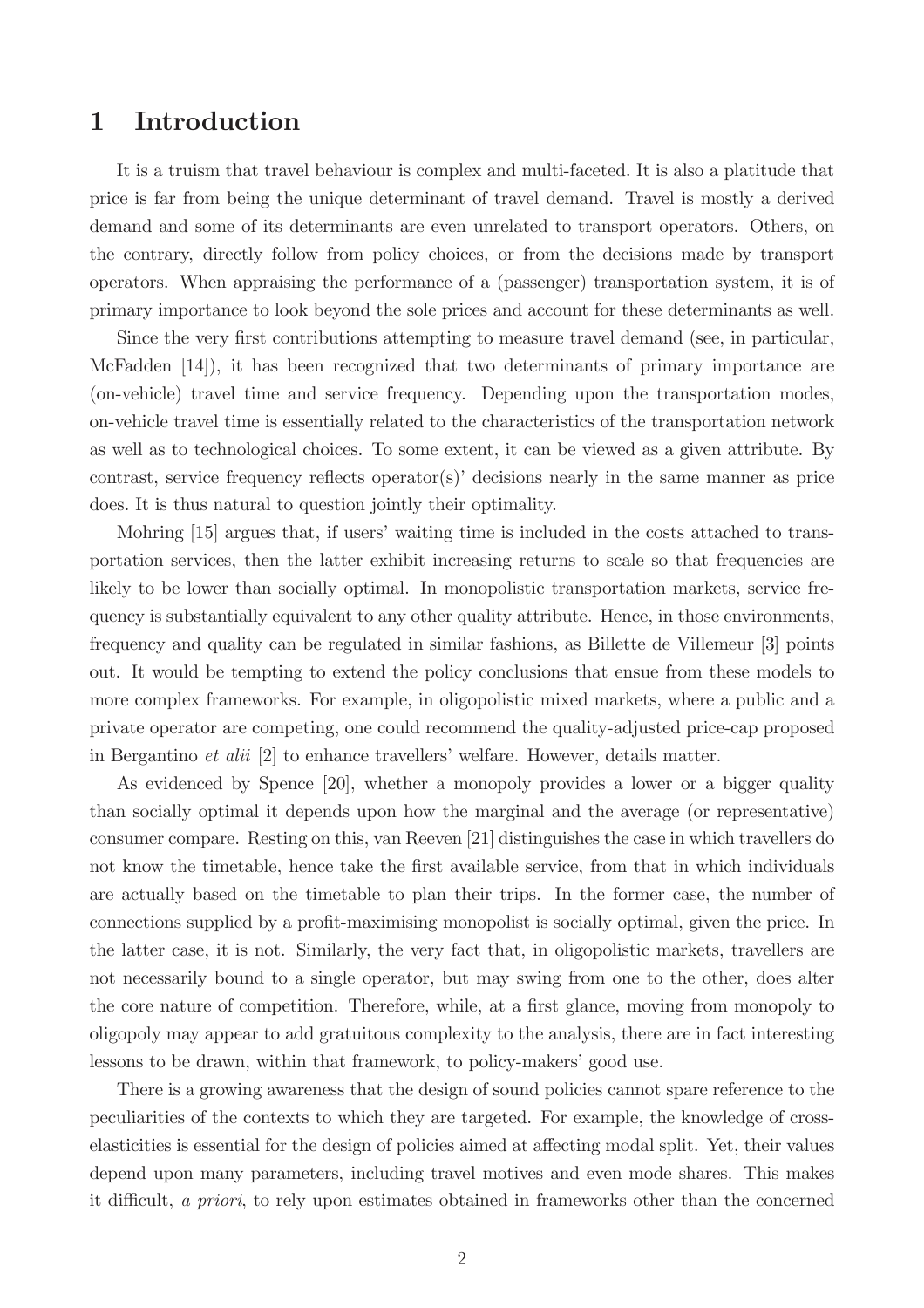one (Acutt and Dodgson [1]). Paulley *et alii* [18] find that transit fare elasticities are more than four times larger for car owners than for users of the public transit system. Hensher [9] evidences significant differences in fare elasticities across fare regimes. To stick to the issue of modal split, while it is by now pretty clear that a uniform decrease in tariffs would be an inefficient way to promote the use of public transportation in urban areas, this paves the way to the adoption of more efficient policies, targeting specific subsets of travellers. Conversely, for any given policy change, one should question who will benefit and who will suffer from it. As policy interventions are often motivated by redistribution goals, it would be especially useful to be able to classify users according to their income. In practice, it is seldom the case that policies can be conditioned on users' income, be it due to information lack, legitimacy problems or simply costs. Yet, the value of time is arguably related to income, together with other characteristics that are also relevant for policy purposes.<sup>1</sup> This means that policy-makers can refer to the value of waiting time as to a reasonably close indicator of passengers' economic conditions.

Coherently with this view, our work investigates the behaviour of passengers who display different valuations of waiting time in multi-service transportation systems, specifically referring to ferry markets. At this aim, a simple model is constructed to capture two main features. First, two operators are active in the market, each providing a service characterized by a price and a frequency. Second, heterogeneous passengers can either patronize one specific service or use both services. Our contribution is twofold. First, we identify the segmentation and, hence, the kind of product differentiation that arise in those markets. Second, and consequently, we draw policy insights and discuss redistribution implications for the population of heterogeneous travellers.

Implicitly, availability of two services displaying price and frequency attributes is meant to reflect a duopolistic sector where operators provide different services engaging in price and frequency competition. Yet, we model neither the characteristics of the firms nor the specific kind of competition they undertake. This is not essential to the very scope of our work. Indeed, in the context that we consider, key determinants are passenger decisions. Despite the stylistic simplicity, our model does allow us to reply the research questions that we raise.

We find that, because passengers can use transport services of both operators, complex patterns of product differentiation arise, which cannot be identified with classical vertical differentiation.<sup>2</sup> Passengers who have low time value, and thus attach little importance to frequency, always use the cheaper service, whether it is more or less frequent. Those who have high time value, and thus benefit much from frequency, use a bundle of the services that the two operators supply. As compared to the cheaper service, this bundle can be viewed as a more expensive and more frequent service. This involves that, in a duopolistic transport market, it is only at

<sup>&</sup>lt;sup>1</sup>For a review on the value of travel time see, for instance, Wardman [23].

<sup>&</sup>lt;sup>2</sup>The study of oligopolies in which firms offer products of different qualities traces back to Gabszewicz et al. [8]. An exhaustive characterization of product vertical differentiation in duopolistic markets can be found in Wauthy [24].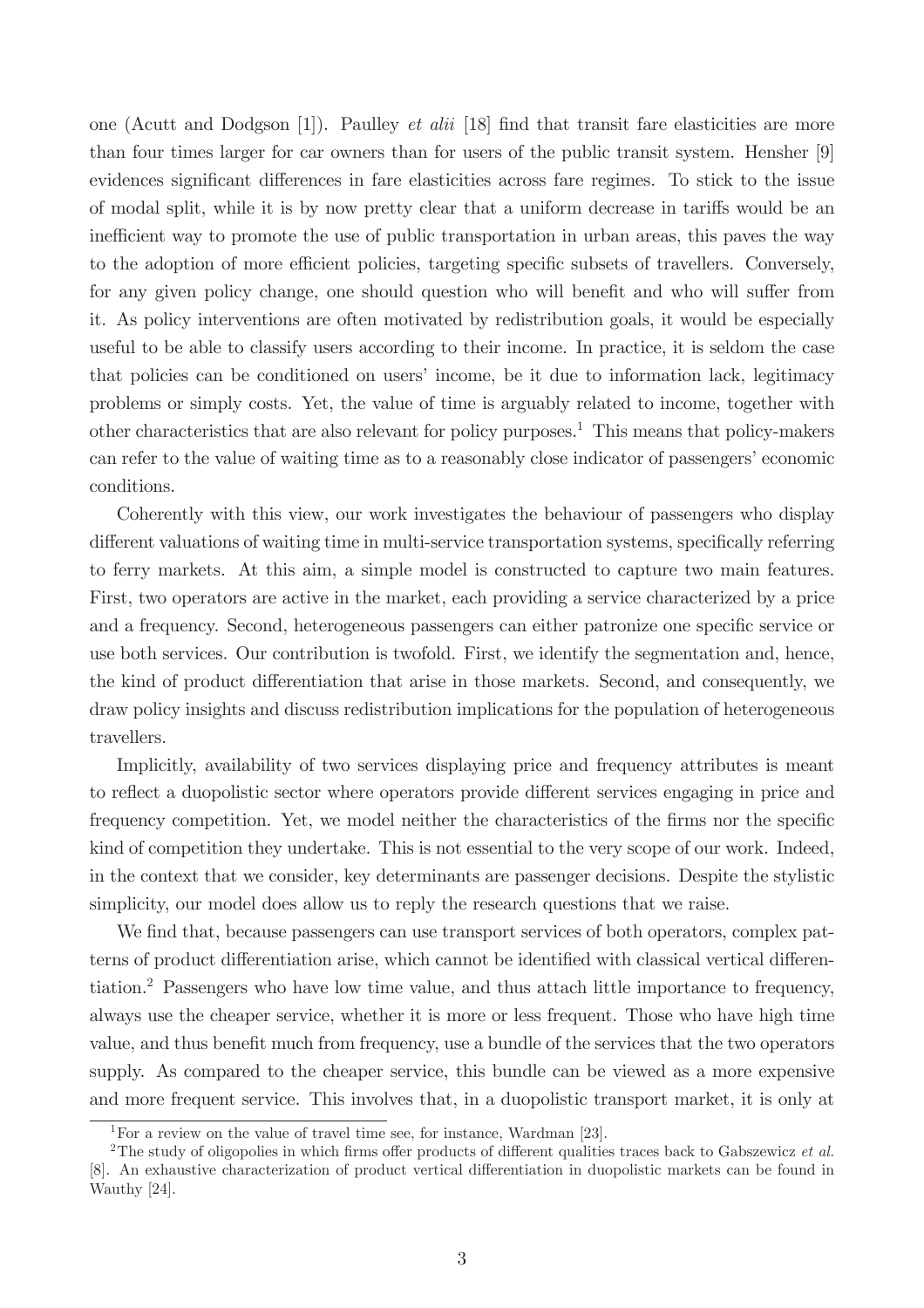the aggregate level that frequency can be assimilated to a standard quality dimension. Yet, even this similarity is loose because the bundle accrues to a larger portion of the population than a high-price high-quality product would in a vertically differentiated industry.

To investigate how passengers allot between services, we follow the approach developed in the literature about traffic-flow predictions (see, for instance, Leurent  $[12]$ ). According to that approach, each individual chooses the travel option that yields the lowest generalized cost (or price) per trip. This cost is directly related to both the monetary price paid for the trip and the value personally attached to the time spent in the wait for the connection. By contrast, it is inversely related to the frequency of service provision.

As far as the adoption of this approach is concerned, our model is akin to that of Yang et  $alii$  [22]. They investigate how different distributions of time value in the passenger population affect price-and-frequency competition between vertically differentiated bus services, taking into account that individuals can alternatively use the car. To study this issue, two important assumptions are introduced. First, each service displays an exogenously given quality attribute, namely travel time. Second, individuals travel only one journey, hence they can use only one of the three available options. These turn out to be slow bus services supplied at a low price (a low-price-and-quality good), fast bus services supplied at a higher price (a medium-priceand-quality good), and expensive car services (a high-price-and-quality good). Under the two assumptions, the market is segmented as it is usual in a context of vertical differentiation. That is, individuals with low, medium and high time value patronize the low-, medium- and high-price-and-quality good, respectively. The frequency dimension that is also present for bus services does not affect the nature of product differentiation that arises in the market.

Similar market segmentation obtains in Cantos-Sànchez et al.  $[4]$ . In the mixed duopoly that they consider, two transportation modes, namely bus and train, are available. Like Yang et alii [22], they take each individual to travel only one journey, hence to use only one of the available services, and each service to display an exogenously given quality attribute. This determines a unanimous service ranking in the population of passengers, who all bear the same disutility from travel delay. Hence, it brings about vertical differentiation and leads to the standard demand segmentation between low- and high-quality mode. On top of that, each service is assumed to be characterized by a frequency attribute. This is meant to represent supply of a multiplicity of products in the market. Thus, the role of the frequency dimension is that of introducing horizontal differentiation, in its classical notion, into the model.

Our work diverges from that of Yang *et alii* [22] and Cantos-Sànchez *et al.* [4] in that unequally impatient individuals are allowed to travel more than one journey and, more importantly, to use both of the services supplied. This suffices to ensure that low-time-value individuals accrue to the cheaper service (a low-price-and-quality good) and high-time-value individuals to a bundle of the available services (a composite high-price-and-quality good). Thus, as compared to Yang *et alii* [22] and Cantos-Sànchez *et al.* [4], our approach evidences a more sophisticated passenger behaviour and a more nuanced market segmentation, even when additional service attributes such as travel speed are put aside. It is precisely to emphasize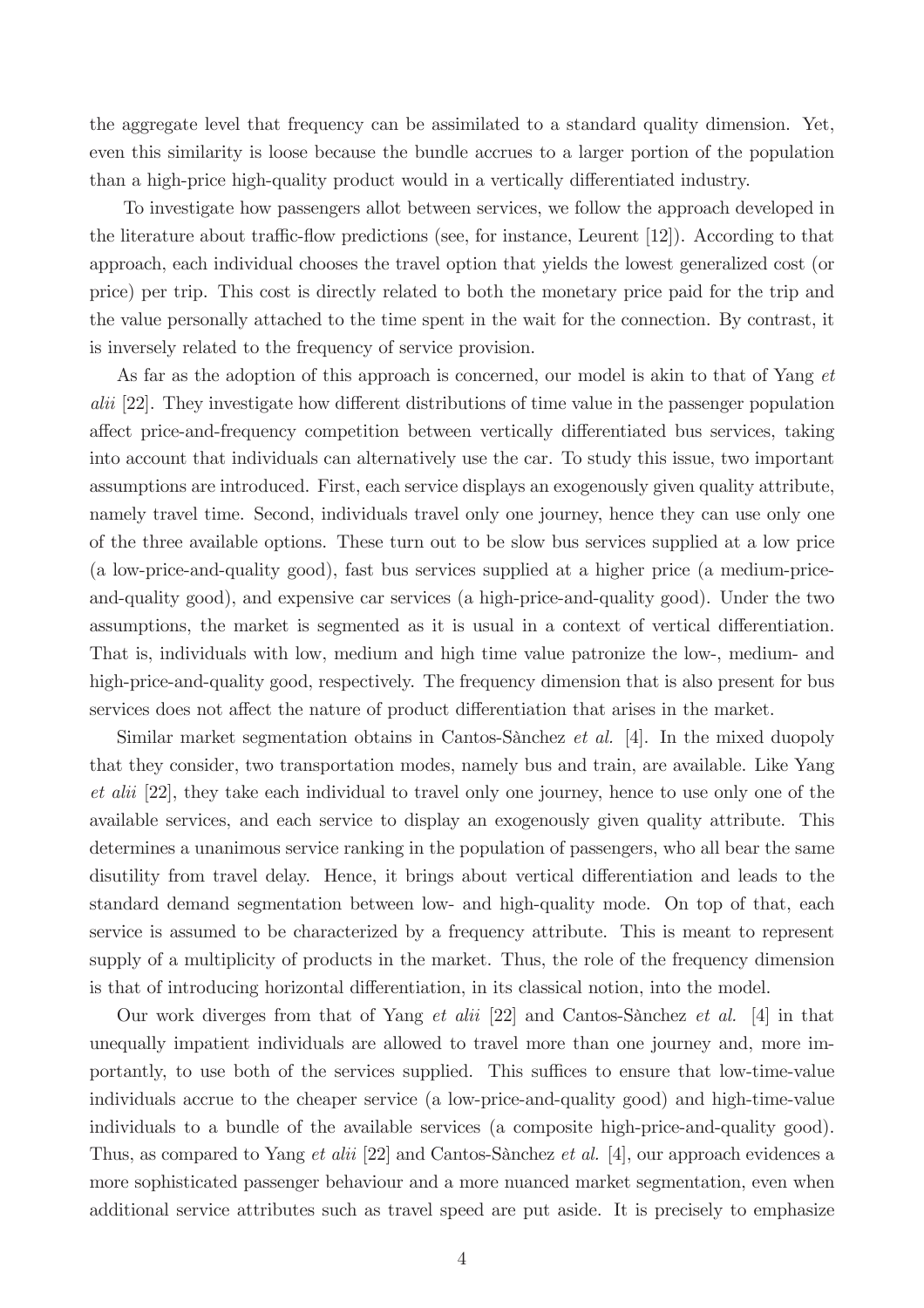this aspect that, in our model, we take quality dimensions not to affect the unanimous ranking of the services provided by the two operators, hence to be neutral with respect to the resulting market segmentation.

While Billette de Villemeur [3] refers to passenger air transport, Yang *et alii* [22] to bus services and Cantos-Sànchez *et al.* [4] to bus and train services, we concentrate on passenger ferry transport. Actually, with some qualifications, our analysis would easily apply to any available pair of public transport modes. Yet, the ferry industry is a particularly appropriate illustration for two main reasons. Firstly, to emphasize the object of our analysis, we represent situations in which no alternative mode is available and the market is entirely covered. This is the case in several Italian, Greek and Scottish islands, which are too small to host airports and sufficiently distant from the mainland that no bridge and channel for railways and/or highways can be built and operated economically and safely. In those islands, all potential passengers are captive to the ferry mode. Secondly, in several real-world contexts, ferry sectors have been experiencing a process of liberalization in recent decades. Within the European Union, entry by new providers has been registered in former (generally public) monopolies, following to the enforcement of the EU Regulation 3577/92 [7] that extended service freedom to coastal navigation and short-hauls connections. Furthermore, in Hong Kong, competition has recently developed between low-capacity ferries, which provide expensive services, and high-capacity ferries, which provide cheap services (compare Yang *et alii* [22]).

In spite of the liberalization wave, we find it appropriate to assume that only two services are provided, hence (implicitly) that only two firms are active in the sector. This hypothesis reflects the circumstance that, very often, transport markets are imperfectly contestable and remain concentrated after being opened up to competition. Important barriers to entry are associated with schedule jockeying phenomena that are typical of markets where timing is a key determinant of consumption decisions.<sup>3</sup>

Furthermore, the assumption that two services are supplied makes our findings more apparent and intuitive. It helps catch the difference between classical vertical differentiation and the complex patterns of differentiation that we identify. Noticeably, the latter arise because, once the possibility of using both services is considered, three options are in fact available to users, despite only two services being supplied.

Not only, in a ferry market in which passengers can take services from all operators, heterogeneity in values of time deeply affects the way in which they allot across travel options (hence, the market segmentation). Also, it is found to be crucial in determining which interventions policy-makers should promote when pursuing redistribution purposes, depending upon the subset of passengers they wish to support. That is, in accordance with Small *et al.* [19],

<sup>&</sup>lt;sup>3</sup>Schedule jockeying arises because, despite all services are scheduled, one firm may encounter the scheduled service of a competitor to arrive just a few moments before its own service. When the firm has no warranty from competitors' schedule, waiting passengers can be snapped by competitors applying sufficiently comparable fares. To discourage this behaviour, incumbents resort to root swamping, thereby creating a barrier to entry. Compare Klein and Moore [10] and Klein *et alii* [11] with regard to bus services. For a more general analysis, see Ehrhardt et al. [5].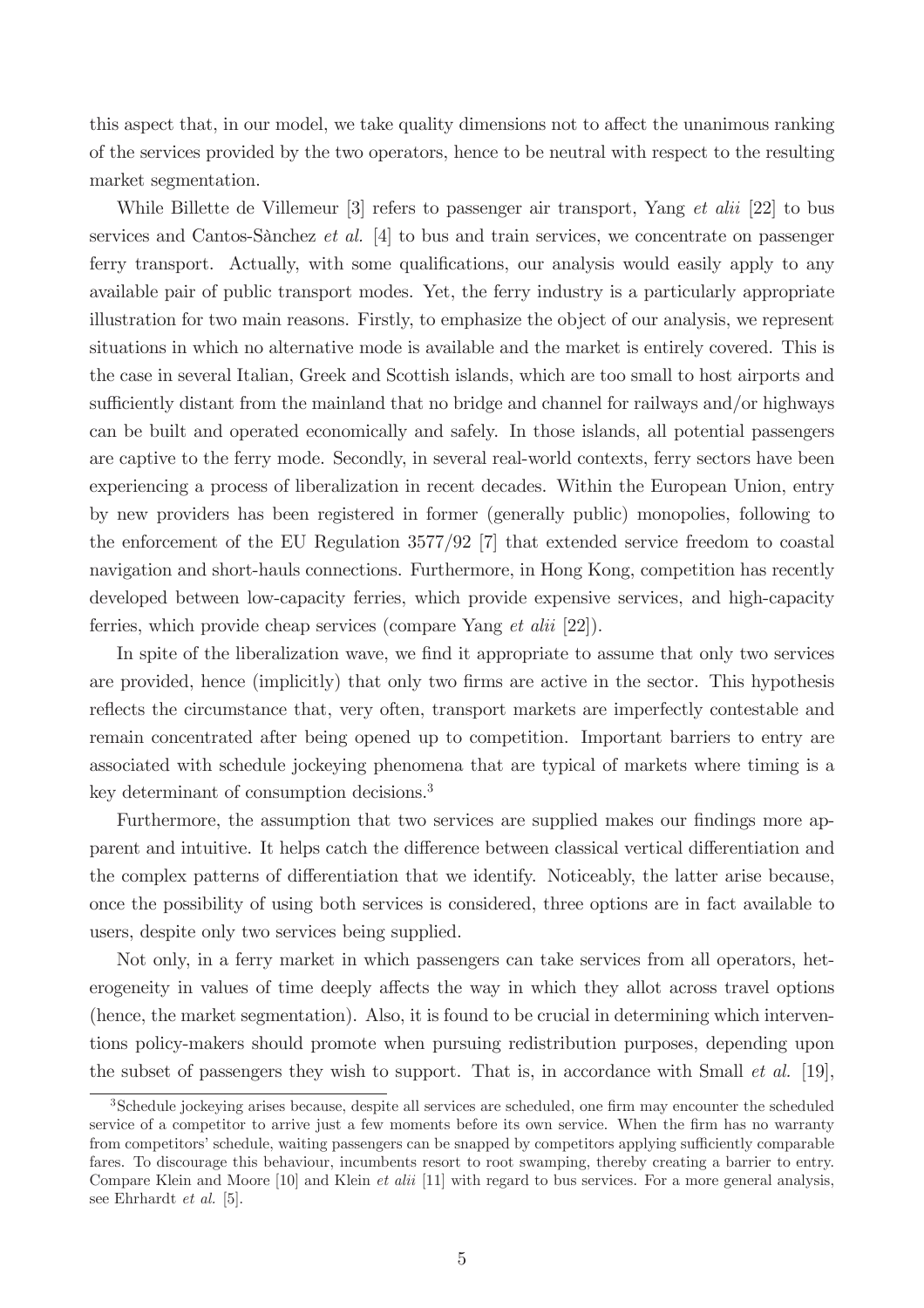Example is important in evaluating constrained policies<sup>n</sup> accounting for heterogeneity in values of time is important in evaluating constrained policies<sup>n</sup> (p.310).

Our study predicts that policy-makers should not insist on making the more expensive service more frequent because this does not represent the ideal policy intervention for any passenger. A cut in the price of that service is a limitedly powerful instrument, in turn. Policies concerning the price and, especially, the frequency of the cheaper service are more useful, overall.

To be more specific, when few connections are supplied and policy-makers envisage a raise in frequency that is large relative to the cut in price, it is likely that passengers who patronize the cheap service are tourists, those who use both services commuters. Then, by promoting a raise in the frequency of the cheaper service, policy-makers will favour both little patient tourists and little flexible commuters, for whom this is the most desirable change. By contrast, making the cheaper service even less expensive is the best policy in the eyes of very patient tourists, whereas cutting the price of the more expensive service is the most appropriate tool to please áexible commuters. When numerous connections are supplied and policy-makers envisage a raise in frequency that is small relative to the cut in price, presumably, commuters patronize the cheap service, whereas tourists use both services. In that case, policy-makers should only focus on the cheap service. A price cut is especially effective in that it favours the whole group of commuters and, additionally, the most patient fraction of tourists. A frequency raise should only be preferred when priority is given to highly flexible tourists.

The remainder of the paper is organized as follows. In section 2, we present the model. In section 3, we analyse the individual demand and the ensuing allotment of passengers. In section 4, we illustrate the peculiar patterns of product differentiation that arise in ferry industries and the resulting market segmentation. In section 5, we first describe the impact of changes in price and frequency on market segmentation; we then draw policy insights and discuss redistribution aspects. We conclude in section 6.

## 2 The model

We begin by describing the stylized model that we adopt to develop the analysis.

Supply of transportation services We consider a domestic ferry industry that provides transportation services to connect islands with continental territories. The industry is liberalized but concentrated. Two operators,  $O_l$  and  $O_h$ , are active.  $O_i$  provides service  $i \in \{l, h\}$ of quality  $q_i$  with frequency  $f_i$  at the unit price  $p_i$ . Specifically, this is the price of a single ticket, allowing the purchaser to use any of the connection that  $O_i$  provides. Alternatively,  $p_i$  can be interpreted as the unit fee associated with a fixed-price pass that involves no additional per-travel charge. We assume that  $p_l < p_h$ , without loss of generality. We denote  $\Delta p = p_h - p_l$ . On the other hand,  $f_l$  can be either larger or smaller than  $f_h$ . At the industry level,  $f = \sum_{i=l,h} f_i$  connections are supplied. The average price is  $p = \sum_{i=l,h} p_i f_i / f$ , the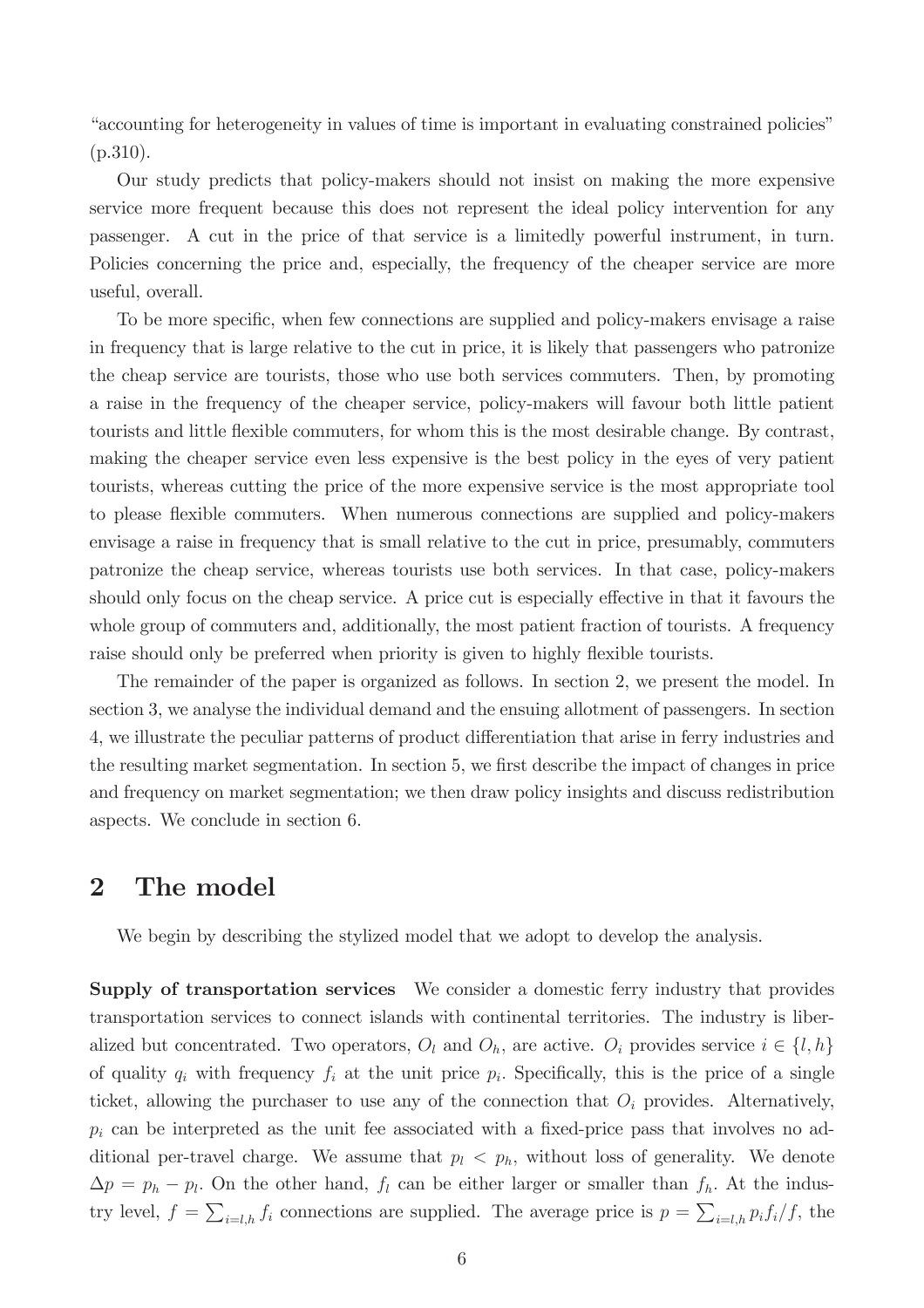average quality  $q = \sum_{i=l,h} q_i f_i / f$ . As it is actually the case for a number of small islands in countries like Italy, Greece and Scotland, we assume that, besides the ferry services, no other transportation mode is available.

Demand for transportation services Absent any substitute mode, the whole demand for transportation services is captive to the ferry industry. Individuals who travel can use both service l and service h. Assuming that their ideal departure time is uniformly distributed along the time interval between any two departures, they wait a time equal to  $1/2f$ , on average, to get a connection.<sup>4</sup> Passengers are identical in their valuation of quality but differ in their valuation of waiting time. The value of quality is denoted  $\mu \in M \equiv [0, +\infty)$ . For each individual, it captures the per-unit benefit that she derives from the quality of the concerned service. The value of time is denoted  $\tau \in T \equiv [0, +\infty)$ . For each individual, it captures the benefit that she foregoes (or, equivalently, the opportunity cost that she incurs) by waiting for a connection rather than engaging in her best alternative activity. The surplus of a passenger whose time value is  $\tau \in T$  is given by

$$
S(x_l, x_h; \tau) = U(x) - \sum_{i=l,h} \left( p_i - \mu q_i + \frac{\tau}{2f} \right) x_i.
$$
 (1)

U(x) is the gross utility obtained from the use of a total of  $x = \sum_{i=l,h} x_i$  service units. As usual, the utility function is such that  $U' > 0$  and  $U'' < 0$  and satisfies the Inada conditions.  $x_i$  indicates how many times the passenger travels on a ferry operated by  $O_i$ . The term  $p_i$  –  $\mu q_i + (\tau/2f)$  measures the so-called *generalized price*. This is the total cost that the passenger incurs to use one unit of service  $i = l, h$ . It is given by the unit monetary price  $(p_i)$  net of the benefit associated with the service quality  $(\mu q_i)$  and augmented by the disutility of departure delay  $(\tau/2f).$ <sup>5</sup>

**Passenger classification** Passengers can be classified into two types, according to the way in which they approach transportation services. The first type includes passengers who patronize one given service. This is referred to as type  $P$  (for patron).<sup>6</sup> The second type includes passengers who take the Örst available connection, hence use services randomly. This is referred to as type  $R$  (for random).

<sup>&</sup>lt;sup>4</sup>This assumption is argued to be highly realistic (see, for instance, Yang *et alii* [22]) and, because of this, widely used in transportation models.

<sup>&</sup>lt;sup>5</sup>The formulation in (1) extends the one that Billette de Villemeur [3] uses with regards to an industry where only one service is offered to the case in which two services are offered and the benefits induced by their qualities are accounted for.

<sup>&</sup>lt;sup>6</sup>Considering that patrons do know the frequencies at the time they travel, the assumption that the ideal departure time is uniformly distributed along the time interval between any two departures may look questionable as far as passengers of type  $P$  are concerned. In fact, as Mohring *et alii* [16] point out, that assumption reflects the circumstance that the probability of matching a connection depends upon the characteristics of the services rather than upon the patrons' actions.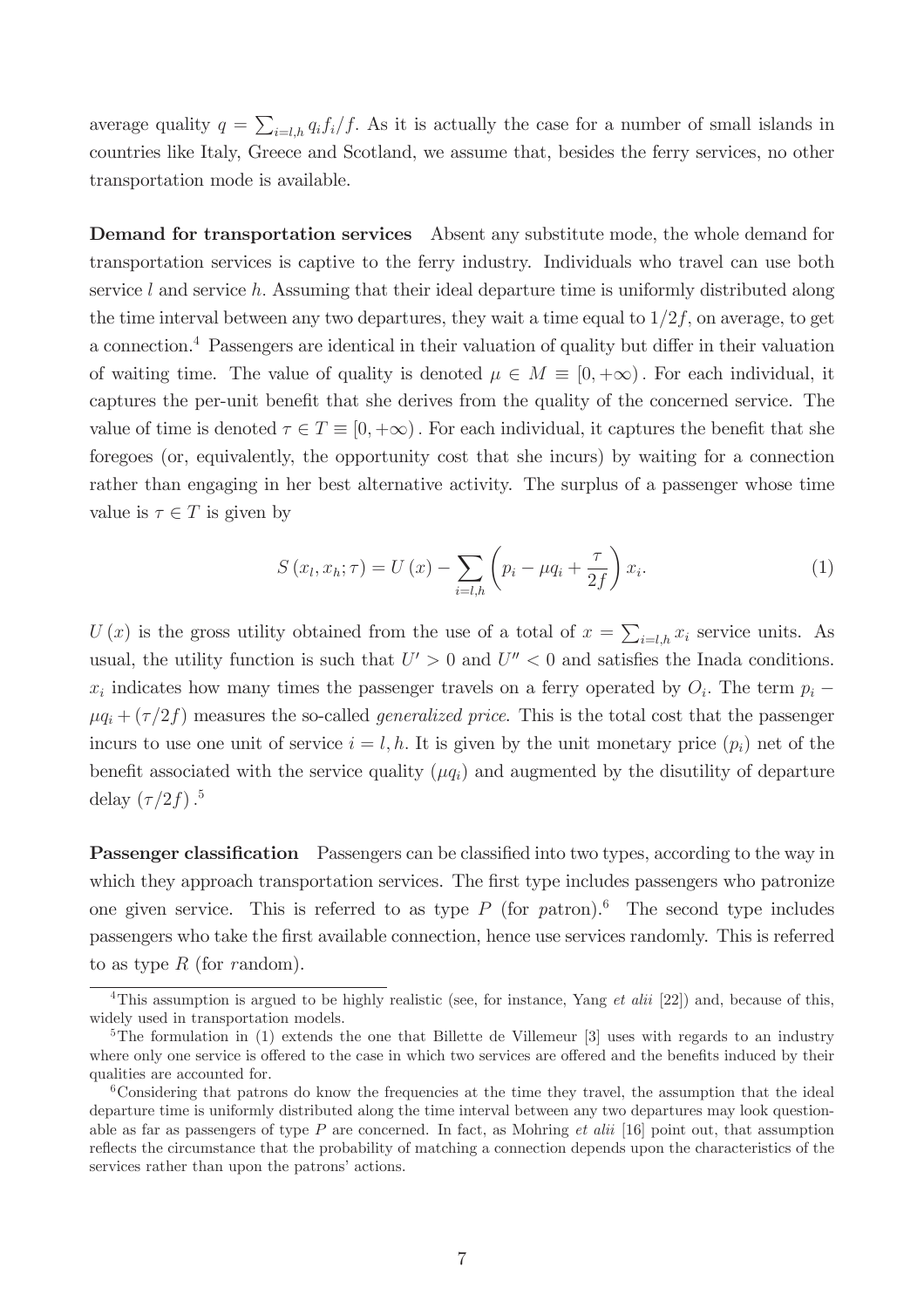## 3 Individual demand and passenger allotment

We now turn to study how the demand for ferry services is formed and the characteristics that it displays in the setting previously described. We proceed as follows. We first investigate how each individual, displaying a certain quality value and time value and belonging to a certain type of passengers, chooses the number of journeys to make, given the prices, qualities and frequencies faced in the market. We then take a global view and explore how, depending upon the market prices, qualities and frequencies, passengers with a different time value allot between supplied services and classify as belonging to some given type.

### 3.1 Individual demand

**Passengers of type** P Take first a passenger whose time value is  $\tau \in T$  and patronizes service  $i \in \{l, h\}$ . Her demand for the latter is determined by maximizing the surplus function in (1) with respect to the argument  $x_i$ . This yields the following choice rule:

$$
U'(x_i^P) = p_i - \mu q_i + \frac{\tau}{2f_i}.
$$
\n(2)

According to (2), the number of trips  $x_i^P$  to be made is such that the benefit derived from the marginal trip equals the generalized price incurred for it. Although two ferry services are available in the market and could both be used,  $p_i$ ,  $q_i$  and  $f_i$  appear to be the only attributes that matter in the passenger quantity choice. This is because service  $i$  is perceived as a substitute for service j so that, once the individual has decided to use it, the price that  $O_j$ ,  $j \neq i$ , charges and the quality of the service and the number of connections that it provides have no bite in the choice of how much of service  $i$  will be used. Because of this, condition  $(2)$ is analogous to the choice rule that a passenger follows in a market where only one service is o§ered (compare Billette de Villemeur [3]).

**Passengers of type**  $R$  Passengers of type  $R$  are ready to use both of the supplied services and assumed to take the first available one. Alternatively, they can be interpreted as "representative" travellers" who patronize either service, depending upon the ferry schedule that best fits their ideal departure time. In any case, for a passenger of this type exhibiting time value  $\tau \in T$ , the demand for ferry services is pinned down by the choice rule

$$
U'\left(x^R\right) = p - \mu q + \frac{\tau}{2f}.\tag{3}
$$

To interpret this condition, one is first to understand the circumstance that it reflects. In a fraction  $f_l/f$  of the cases, the passenger is carried by  $O_l$  and pays the price  $p_l$  for each trip. In the remainder fraction of cases, namely  $f_h/f$ , she is carried by  $O_h$  and charged the per-trip price  $p_h$ . Thus, out of a total of  $x^R \equiv \sum_{i=l,h} x_i^R$  trips, she expects to use a quantity  $x_i^R = x^R f_i / f$ of each service  $i = l, h$ . That is, the use of service i represents a quota  $f_i/f$  of the total use of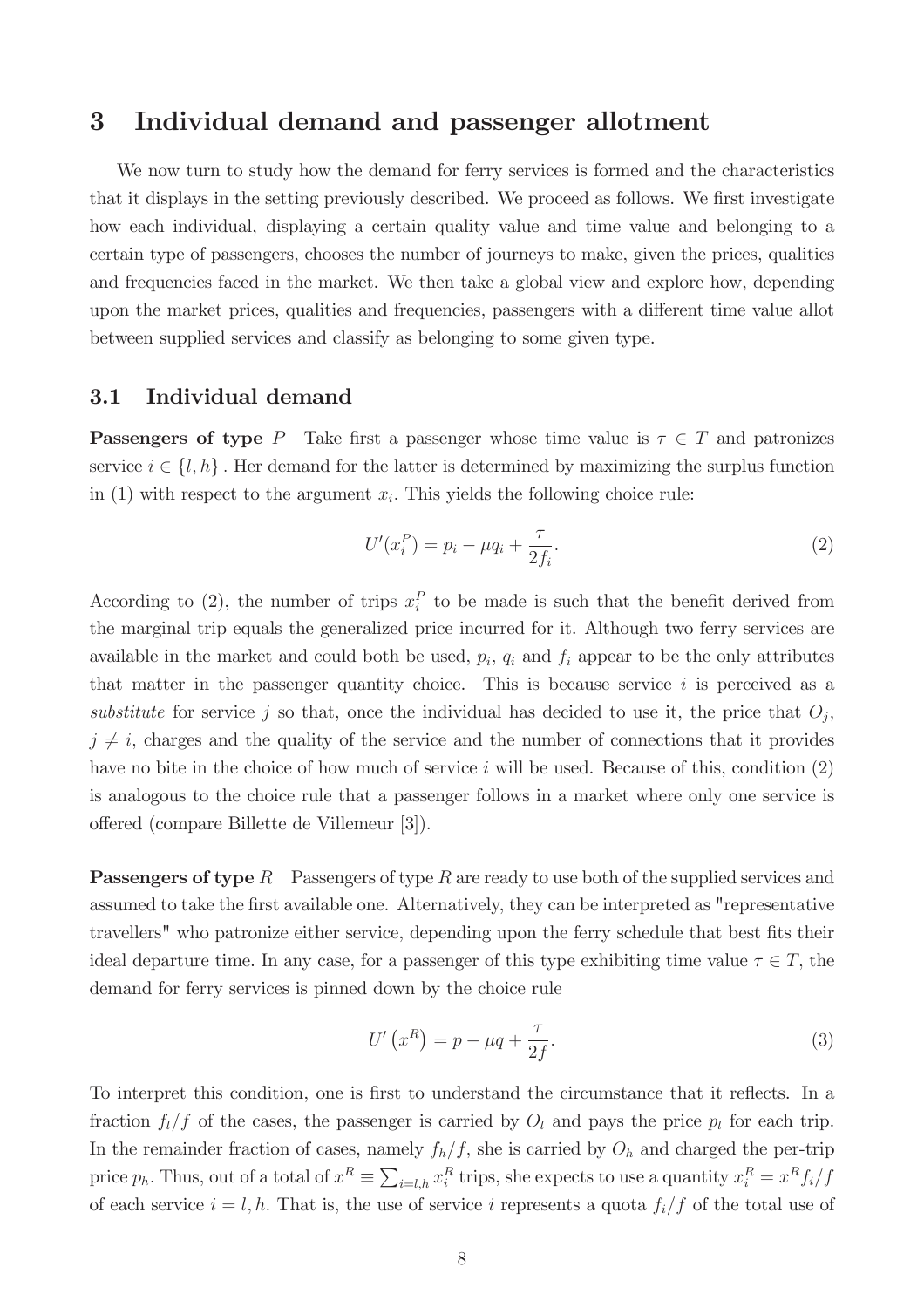ferry services. Accordingly, the passenger expects to pay the price  $p_i^R = p_i f_i / f$  to use service i. Overall, passengers base their decisions on an estimate of the monetary amount to be paid that is given by  $p \equiv \sum_{i=l,h} p_i^R$ . This is computed by attaching to the price of each of the two services the probability of actually paying that price, which is expressed by the relative frequency of the concerned service. Similarly, the average quality is given by  $q \equiv \sum_{i=l,h} q_i^R \equiv \sum_{i=l,h} q_i f_i / f$ . In the light of this, condition (3) is now easily interpreted. It tells that a passenger with time value  $\tau$  chooses the number of trips  $x^R$  such that the benefit obtained from the last such trip equals the *expected* generalized price  $p - \mu q + (\tau/2f)$ .

Unlike for passengers of type  $P$ , the demand depends upon the *expected* price  $p$ , the expected quality q and the *total* number of connections  $f$  supplied in the market. This evidences an important circumstance regarding passengers of type  $R$ . They perceive service  $l$  and  $h$  as  $complements$ , rather than substitutes.<sup>7</sup> They approach them as a unique *composite* good characterized by the triple of attributes  $(p, q, f)$ .

### 3.2 Allotment between services and types

In the industry that we represent, each individual who decides to travel faces three possible options. First, she can patronize service  $l$  (option l). Second, she can patronize service h (option h). Third, she can use both services  $(\text{option } lh)$ .<sup>8</sup> Individuals compare the three alternatives and select their preferred option. Provided the price is uniform for either service, this boils down to comparing the unit generalized prices that the various options induce, given the personal time value, and picking the option that yields the lowest such price. In what follows, we describe this process and the choices to which it leads.

Before turning to the formal investigation, it is useful to remark that, rather than the absolute quality levels, what matters in the decision process is the quality difference.<sup>9</sup> As long as the latter does not affect the unanimous ranking of services, the outcome of the process coincides with the one that would arise if quality levels were equal or the quality dimension were absent at all. In the analysis developed hereafter, we make reference to this scenario and neglect the quality attribute.

### 3.2.1 Option comparisons

**Option** h vs option l An individual whose time value is  $\tau \in T$  prefers option l to option h if and only if

$$
p_l + \frac{\tau}{2f_l} < p_h + \frac{\tau}{2f_h}.
$$

 $7$ From (3) one can see that, given the quality of the services, passengers of type R benefit from any price decrease and from any frequency increase. However, a reduction in  $p<sub>h</sub>$  is more or less welcome than a reduction in  $p_l$  depending upon how  $f_h$  and  $f_l$  compare. On the other hand, an increase in  $f_h$  is not as welcome as an increase in  $f_l$ , provided the former induces a bigger raise in  $p$ .

<sup>&</sup>lt;sup>8</sup>We only list the options that are available to individuals who do decide to make a trip. This explains why a non-travelling option is not considered.

<sup>9</sup>This is coherent with the view that the way in which quality is normalized should not matter.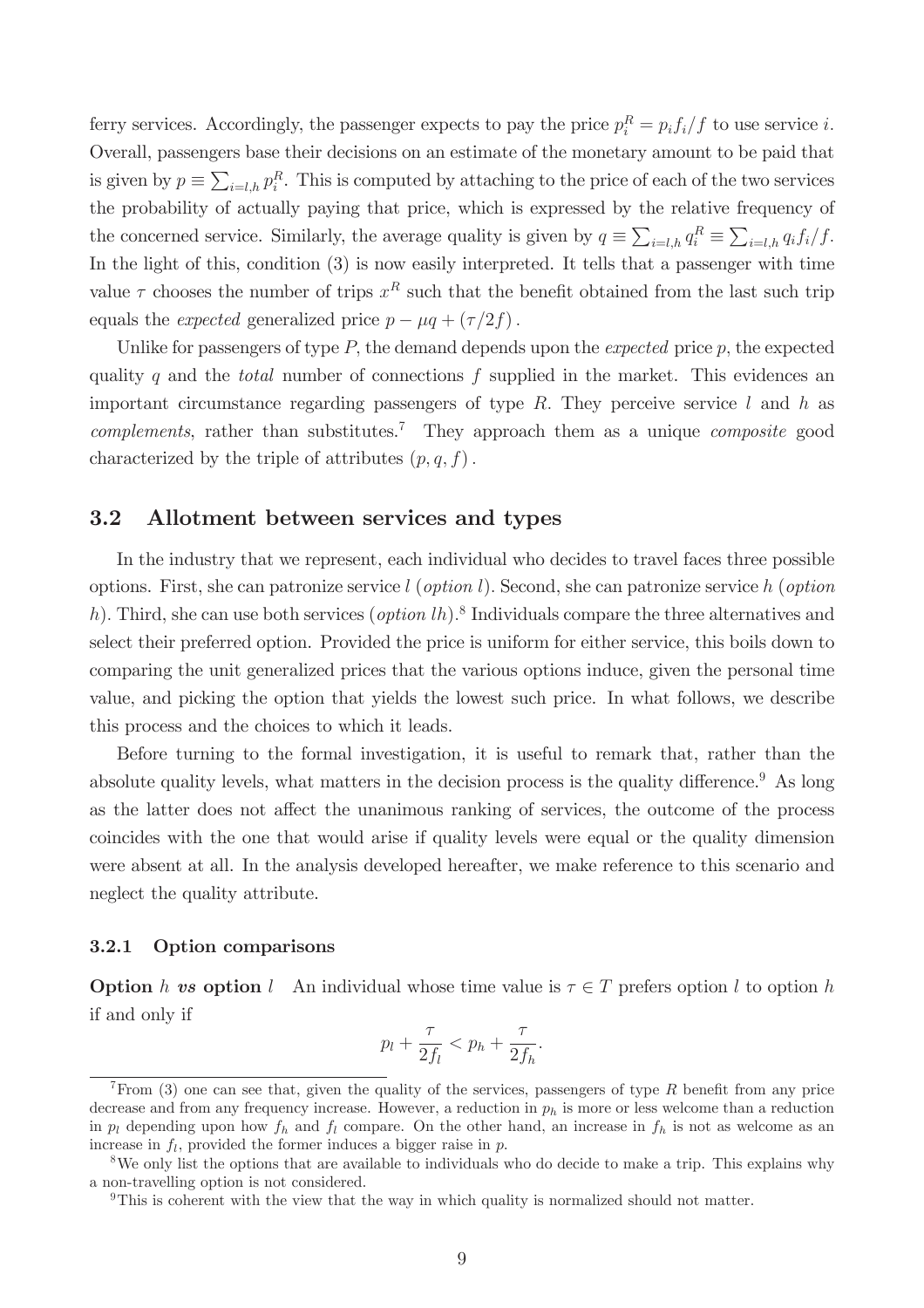We first take  $f_h > f_l$  and let  $\Delta f = f_h - f_l$ . Together with  $p_h > p_l$ , this means that service h is more frequent but also more expensive than service l: Rearranging the previous condition yields

$$
\tau < \widetilde{\tau} \equiv 2f_l f_h \frac{\Delta p}{\Delta f}.\tag{4}
$$

 $\tilde{\tau}$  is the marginal value of waiting time with regards to the choice between option l and option h  $i.e.,$  the time value of the passenger who is just indifferent between the two services. Condition (4) shows that, given prices and frequencies, individuals prefer some certain option depending upon their time value. In particular, individuals with time value below  $\tilde{\tau}$  prefer option l. Waiting is not a big concern for them, hence they are available to use the less frequent service in exchange for the benefit of paying a lower price. Individuals with time value above  $\tilde{\tau}$  prefer option  $h$ . Waiting is very costly to them, hence they opt for the service that is more frequent, even if this requires spending more money.

We next take  $f_h < f_l$ . In this case, service l is not only cheaper than service h, but also more frequent. Then, obviously, individuals prefer option  $l$  no matter their time value.

**Option** lh vs option  $i \in \{l, h\}$  An individual whose time value is  $\tau \in T$  prefers option  $i \in \{l, h\}$  to option lh if and only if

$$
p_i + \frac{\tau}{2f_i} < p + \frac{\tau}{2f}.
$$

First take  $i = h$ . Then, there is no value of  $\tau$  in the feasible range for which this inequality holds. It means that all individuals prefer option  $lh$  to option  $h$ . This is a very natural outcome in that using both services involves not only facing more frequent connections but also paying a lower price, on average.

Next take  $i = l$ . Then, the inequality above is equivalent to

$$
\tau < \hat{\tau} \equiv 2f_l \Delta p. \tag{5}
$$

 $\hat{\tau}$  identifies the marginal value of the waiting time with regards to the choice between option lh and option l i.e., the time value of the individual who is exactly as well off with option lh as with option  $l$ . In line with the first comparison, condition (5) confirms that, given prices and frequencies, individuals prefer one or the other option depending upon their time value. In particular, those with time value below  $\hat{\tau}$  are less concerned with wasting time than with saving money and prefer option l. By contrast, individuals whose time value exceeds  $\hat{\tau}$  look for more frequent connections, even if this involves spending more money, on average. Thus, they choose option lh: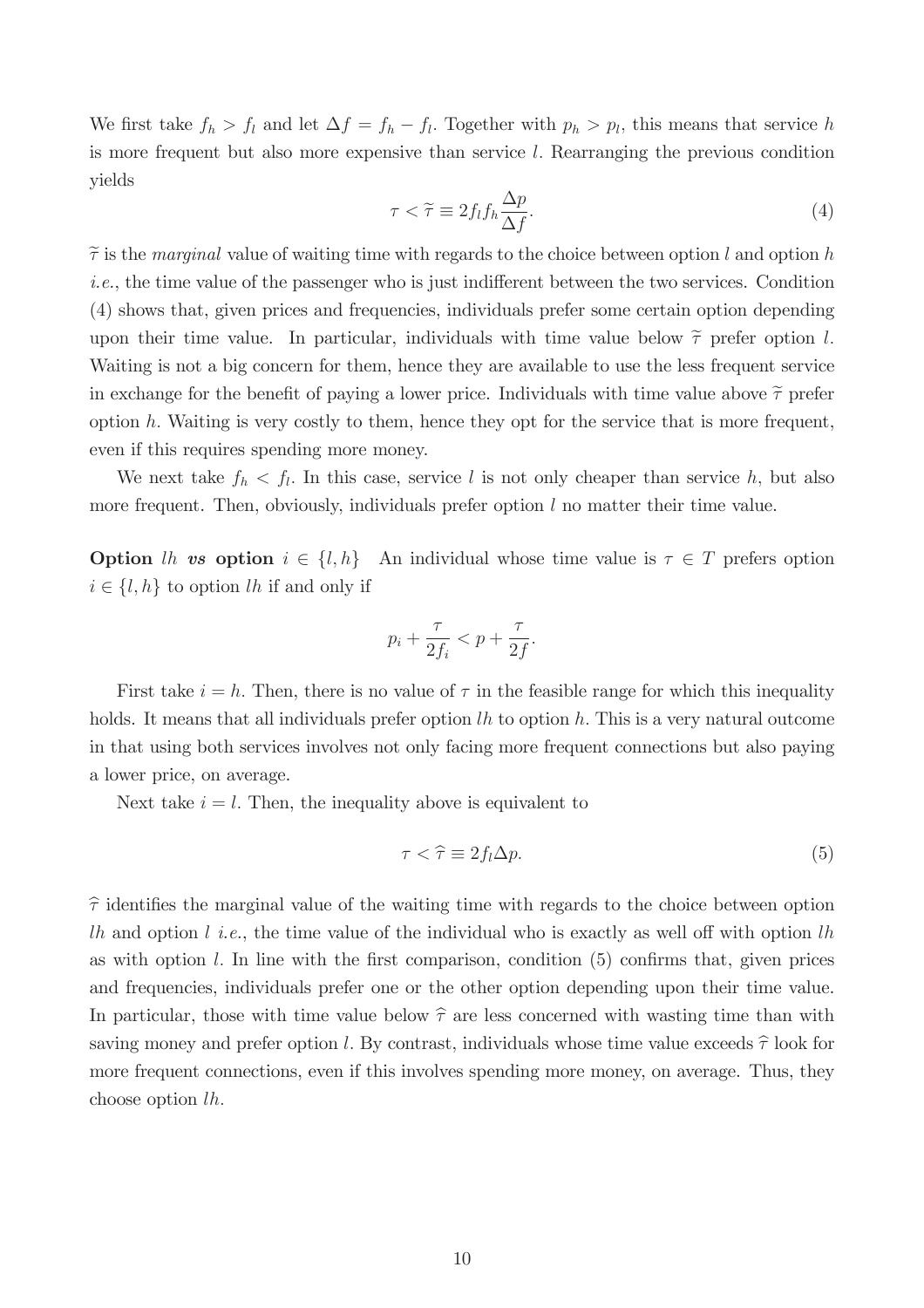#### 3.2.2 Endogenous passenger allotment

The passenger allotment resulting in the market can be understood by considering condition (4) together with (5).

The first aspect we notice is that the marginal time value  $\tilde{\tau}$  is strictly larger than  $\hat{\tau}$ . That is, the individual who is indifferent between option h and option l exhibits a strictly bigger opportunity cost than the individual who is indifferent between option  $lh$  and option  $l$ . Then, based on the outcome of the option comparisons, we deduce that  $\hat{\tau}$  represents the only relevant cut-off time value in the final allotment, which we illustrate hereafter.

Individuals whose time value is smaller than the cut-off level  $\hat{\tau}$  use the cheaper service only. This reflects the circumstance that they are especially concerned with the price aspect, whereas wasting time has relatively little importance for them. Because they patronize one specific service, these individuals classify as passengers of type  $P$ . Individuals whose time value is larger than the cut-off level  $\hat{\tau}$  use both service l and service h. This reveals that they are willing to pay more for the benefit of more frequent departures. Because they randomize over services, these individuals classify as passengers of type  $R$ . How these passengers are specifically allocated between services it depends upon the relative frequencies. Lastly, individuals whose time value exactly equals the cut-off level  $\hat{\tau}$  are as well off patronizing the cheaper service as using both services.

The very possibility that travellers derive their utility from using a bundle of services is not a fictitious artefact of our model. A similar behaviour has been already evidenced in several industries. It is actually the object of the "mix-and-match" literature where consumers are assumed to assemble necessary components, possibly bought from different sellers, into a system that is close to their ideal (see Matutes *et al.* [13], for instance). The way in which passengers of type  $R$  act in our model is reminiscent of that. They conveniently bundle ferry connections to obtain a transportation service that is closer to their ideal, particularly in terms of travel schedule. This also means that, despite not being formalized, the dimension relating to the ideal departure time does appear in our model through the behaviour of impatient passengers.<sup>10</sup>

From our previous analysis, it should be clear that the allotment of passengers with different time value is determined endogenously once operators have chosen their price-and-frequency policies. However, it is important to remark that frequency policies do not have the same impact as pricing policies. The way in which individuals allocate across the three available options and that in which they classify as belonging to some given type of passengers are driven by the sole relationship between prices. To check this, first take the cheaper service to be also more frequent  $(f_l > f_h)$ . In this case, everybody prefers option l to option h. However, individuals whose  $\tau \in (\hat{\tau}, +\infty)$  prefer option lh to option l. Next take the cheaper service to be

 $10$  Incidentally, one could conjecture that, as in mix-and-match models firms may decide to make their components compatible with the competitors' so as to profitably fine-tune assemblage by consumers, in our framework operators might have an interest in harmonizing travel schedules in order to take better advantage of impatient passengers bundling the two available services.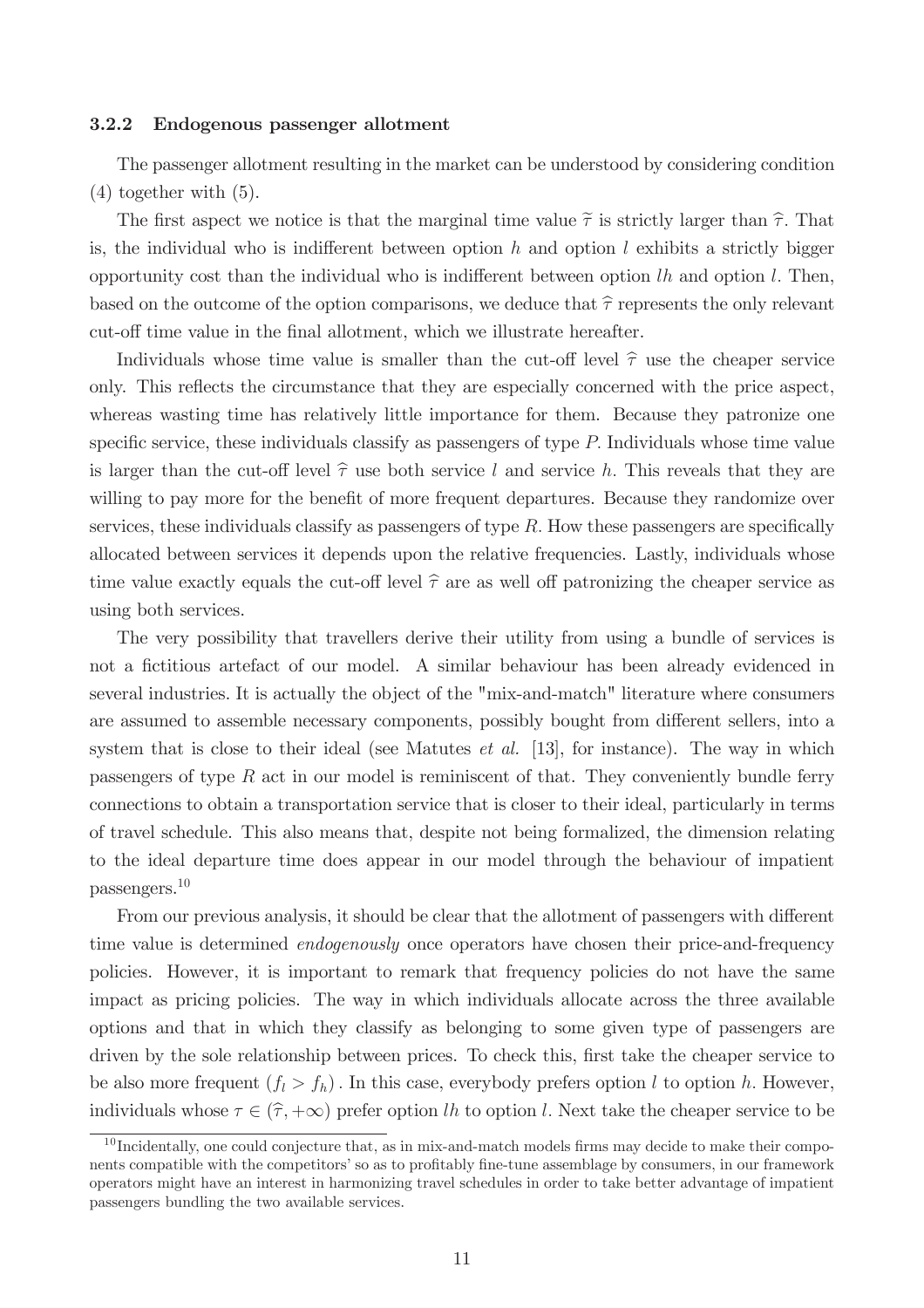less frequent  $(f_l < f_h)$ . In this case, passengers whose  $\tau \in (\tilde{\tau}, +\infty)$  prefer option h to option l. However, everybody prefers option lh to option h and, as before, passengers whose  $\tau \in (\hat{\tau}, +\infty)$ prefer option lh to option l. Provided  $\hat{\tau} < \tilde{\tau}$ ,  $\tilde{\tau}$  is irrelevant, as already seen. Therefore, whether  $f_l$  is larger or smaller than  $f_h$ , the same passenger allotment entails. The relationship between frequencies comes to be important as to how  $O_l$  and  $O_h$  share demand eventually. Sometimes, for particular price offers, the resulting passenger allotment and classification degenerate. To see this, it is useful to consider the limit case in which operators charge the same price. Then, option lh yields exactly the same monetary expense, in expectation, as each of the other two options but warrants more frequent connections. It is thus obvious that even individuals with very low time value prefer using both services. All individuals classify as passengers of type R as a consequence of the two operators adopting the same pricing policy.

## 4 Product differentiation and market segmentation

Resting on the previous findings, we can appraise how the ferry market is segmented when two services are supplied and each passenger can use them both.

Looking at the whole industry, the frequencies  $f_l$  and  $f_h$  may be considered as quality attributes, along with  $q_l$  and  $q_h$ . In fact, a greater frequency means a lower average waiting time for the representative traveller. Other interpretations are, of course, possible.<sup>11</sup> Whatever the interpretation, the attribute  $f_l$ , just like  $q_l$ , appears to characterize both the "aggregate" product" composed by all services provided by  $O_l$  and the "aggregate product" composed by all transportation services offered in the ferry market. As the "aggregate product" composed by all services supplied by  $O<sub>h</sub>$  is never preferred to any of the other "aggregate products," the attributes  $f_h$  and  $q_h$  end up mattering only to explain the demand for the "aggregate product" composed by the whole bulk of ferry services provided in the market.

Individuals approach the cheaper service as a *basic* good that displays "quality"  $f_l$  and is sold at the unit price  $p_l$ . By contrast, the more expensive service is only perceived to be useful as a component of the service bundle  $lh$ . In turn, the bundle is viewed as an *improved* good *i.e.*, a good of updated "quality"  $f > f_l$  that is sold at a higher price  $p > p_l$ . This evidences an interesting point. Although frequency can be seen as capturing the *variety* dimension of the two supplied services *i.e.*, the multiplicity of "sub-products" (the single trips) that each service is composed of, it can always be interpreted also as a parameter reflecting vertical differentiation. In fact, good  $l$  and good  $lh$  are ranked unanimously in the population. Yet, due to the peculiar market segmentation, vertical differentiation operates differently in this framework.

Under "classical" vertical differentiation, the cheaper service would be provided with small

<sup>&</sup>lt;sup>11</sup>In particular, the market demand in our model can be viewed as the sum of individual unitary demands in a model where each traveller uses the service that is closest to her ideal departure time. Along this line, frequencies obviously represent parameters of a horizontal-differentiation model. This does not preclude such parameters from being interpreted as quality attributes of "aggregate products," the latter being given by the whole bulk of services provided by  $O_l$ , the whole bulk of services provided by  $O_h$ , and the whole bulk of services provided in the market.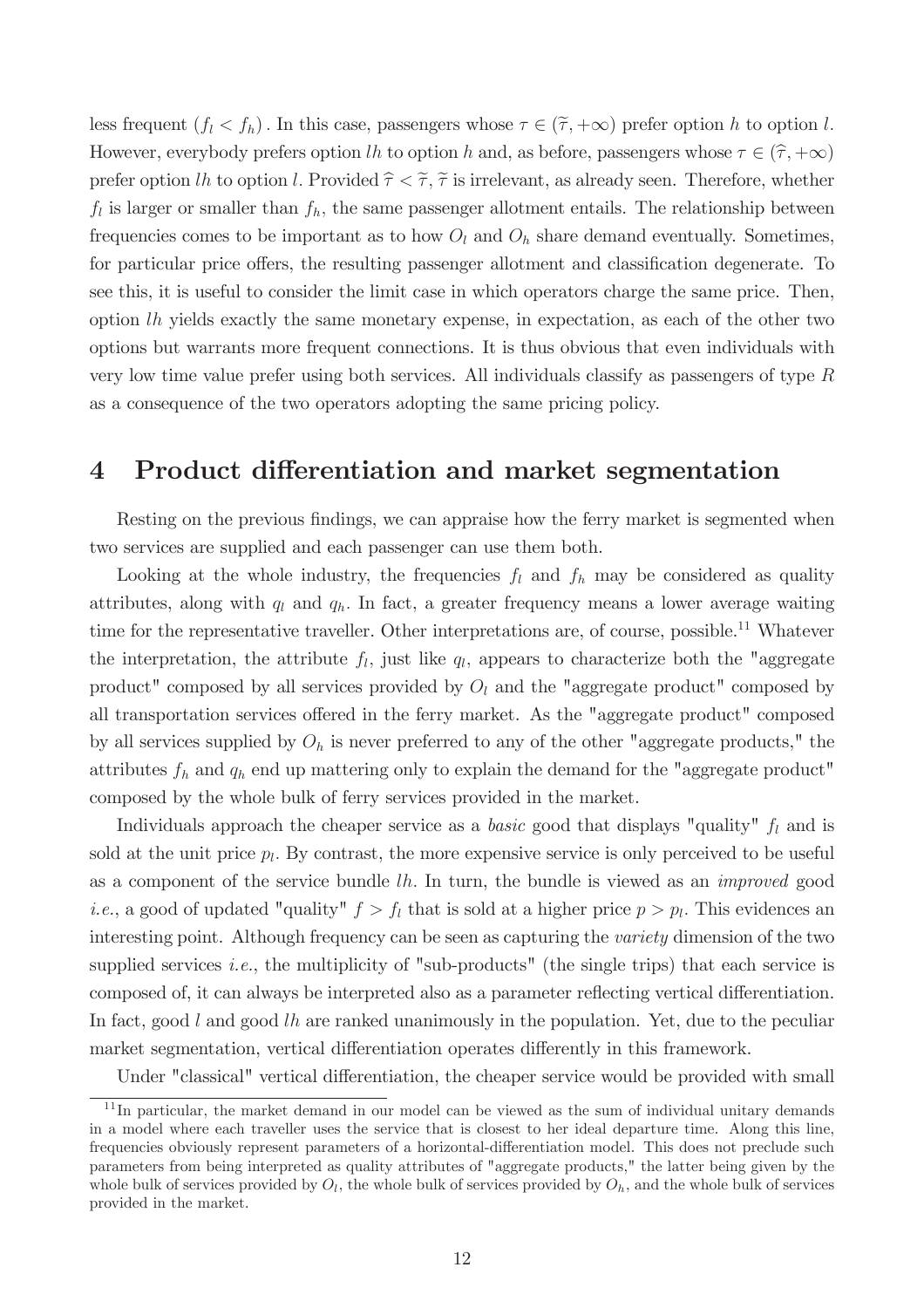

Figure 1: Market segmentation under classical vertical differentiation

frequency and patronized by low  $-\tau$  passengers. The more expensive service would be provided with bigger frequency; it would represent a relevant option for passengers and be patronized by those with higher  $\tau$ . The relevant cut-off time value would be  $\tilde{\tau}$ , as defined in (4). Obviously, this would occur only if individuals could not use both services, in which case they would all behave as passengers of type  $P^{12}$ .

The particular segmentation that arises in the ferry industry has also consequences on the impact that operators have on the market. Because the cheap service is considered to be both an autonomous good and a component of the bundle,  $O_l$  is active vis- $\dot{a}$ -vis the whole population of passengers. By contrast, in a vertically differentiated industry, it would only serve the segment  $[0, \tilde{\tau}]$  of the market. Furthermore, despite that the expensive service is not perceived as being an autonomous good,  $O<sub>h</sub>$  faces a wider segment of passengers (namely, the range of time values  $(\hat{\tau}, +\infty)$ ) than it would in a vertically differentiated industry. Therefore, both operators have a more extensive impact on the market than they would under pure vertical differentiation.

The market segmentation that would emerge under vertical differentiation is represented graphically in Figure 1, where the green color is used for service  $l$  and the blue color for service h. The dashed thin lines represent the value of frequency to the patrons of the two services as an increasing function of their time value. The dashed thick lines represent the generalized prices associated with the two services. Each of them is obtained by shifting the one indicating

 $12$ In markets where two products are differentiated vertically in a standard manner, individuals purchase either one or the other product (not both) and it is optimal for firms to choose "extreme" policies. That is, one firm offers a high-quality product at a high price, the other offers a low-quality product at a low price (hence,  $f_h > f_l$  together with  $p_h > p_l$ ).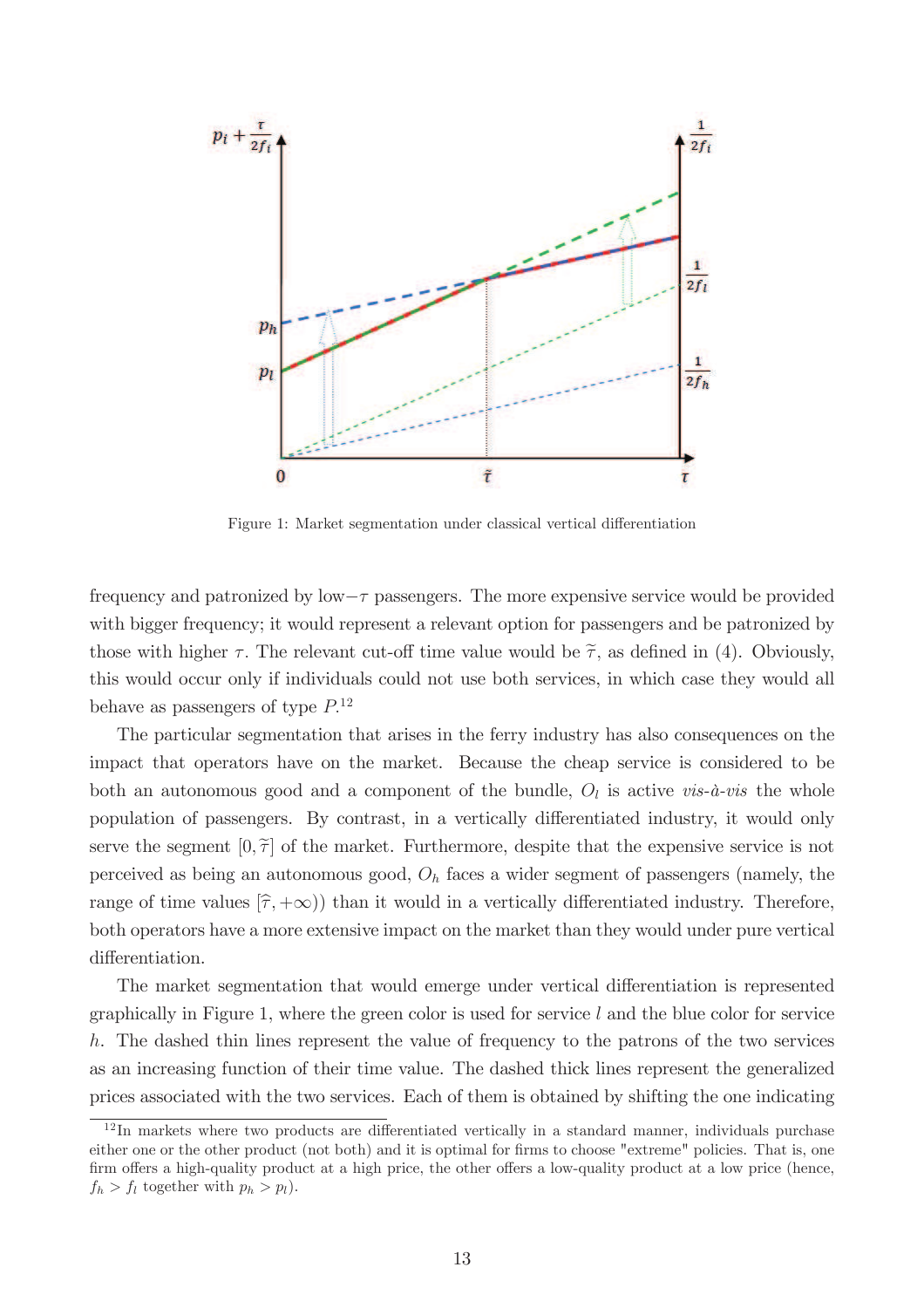

Figure 2: The ferry market segmentation with  $f_h > f_l$ 

the value of frequency by an amount equal to the monetary price of the concerned service. The red broken line represents the generalized price for the whole population under the resulting market segmentation. Figure 2 provides a graphical illustration of the segmentation that arises, instead, in the ferry market. The graph is to be interpreted as that in Figure 1 except that, in addition, the purple color is used for the bundle.

To stress the contrast between vertical differentiation and ferry-service differentiation, the graph in Figure 2 is drawn for  $f_h > f_l$ . However, the particular market segmentation represented in Figure 2 still arises in the opposite case, in which the low-price service is also more frequent. Recall, indeed, that the passenger allotment between the basic and the improved good does not depend upon how frequencies compare. Passengers of type  $P$  patronize service l independently of how frequent its connections are. Yet,  $O_l$  is unable to attract the whole population of passengers, whether it offers more or less trips than  $O<sub>h</sub>$ . This strikes one more difference with respect to a pure vertically differentiated setting. In the latter, if the cheaper service were also more frequent, then all passengers would prefer this service to the other. Consequently, absent capacity constraints, the industry would be a single-product monopoly, in fact. The case in which the cheap service is less frequent than the expensive service is graphically represented in Figure 3. By comparing with Figure 2, one immediately realizes that the market segmentation is the same in the two scenarios.

The fact that the passenger allotment does not depend upon the relationship between frequencies has a remarkable implication on the demand that operators face. No matter how rival prices and frequencies compare, demand is positive for *either* service. This involves that even an inefficient operator would be able to serve a portion of the market. A graphical representation is provided in Figure 4, where  $q(\tau)$  denotes the density function associated with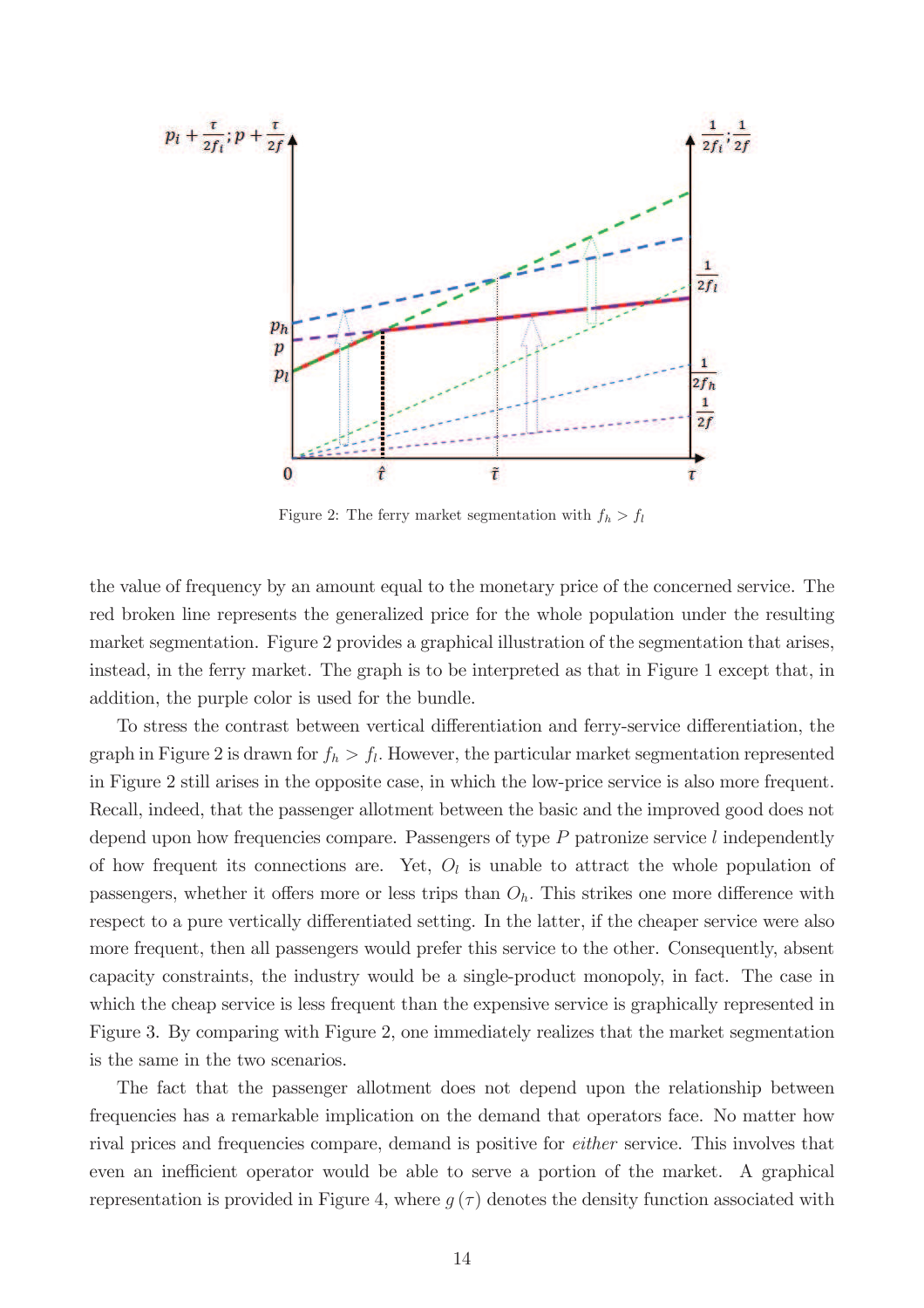

Figure 3: The ferry market segmentation with  $f_l > f_h$ 

the distribution of time value in the population. The graphs to the left refer to the case in which the low-price service is less frequent, the graphs to the right to the case in which lower price comes along with higher frequency. On either side, the bottom graph represents the segmentation of the density between services, the green line regarding service  $l$ , the blue line service  $h$ . The market segment that would accrue to an inefficient operator is evidenced in the bottom graph to the right.

# 5 Price/Frequency changes and policy implications

We saw that the decisions made by  $O_l$  and  $O_h$  have a broader impact in the ferry market than they would in a vertically differentiated industry. We now investigate how variations in prices and in frequencies affect the market segmentation. This will enable us to draw insights about policy issues and discuss distributional implications.

We perform a very simple exercise of comparative statics. We let a certain price or frequency vary, all other variables being unchanged, and assess the impact that this has on the generalized price associated with the various travel options. We content ourselves with considering the direct effect of a variation in the concerned price/frequency. We abstract from the possibility of this change triggering indirect effects on the other variables, which could result from the strategic interactions between operators.<sup>13</sup>

We still neglect quality dimensions and the possibility of quality levels being varied. This is

<sup>&</sup>lt;sup>13</sup>For instance, if operators compete  $\dot{a}$  la Stackelberg, the leader internalizes the changes in the follower's price and/or frequency induced by variations in its own price and frequency. A detailed analysis can be found in Bergantino et alii [2].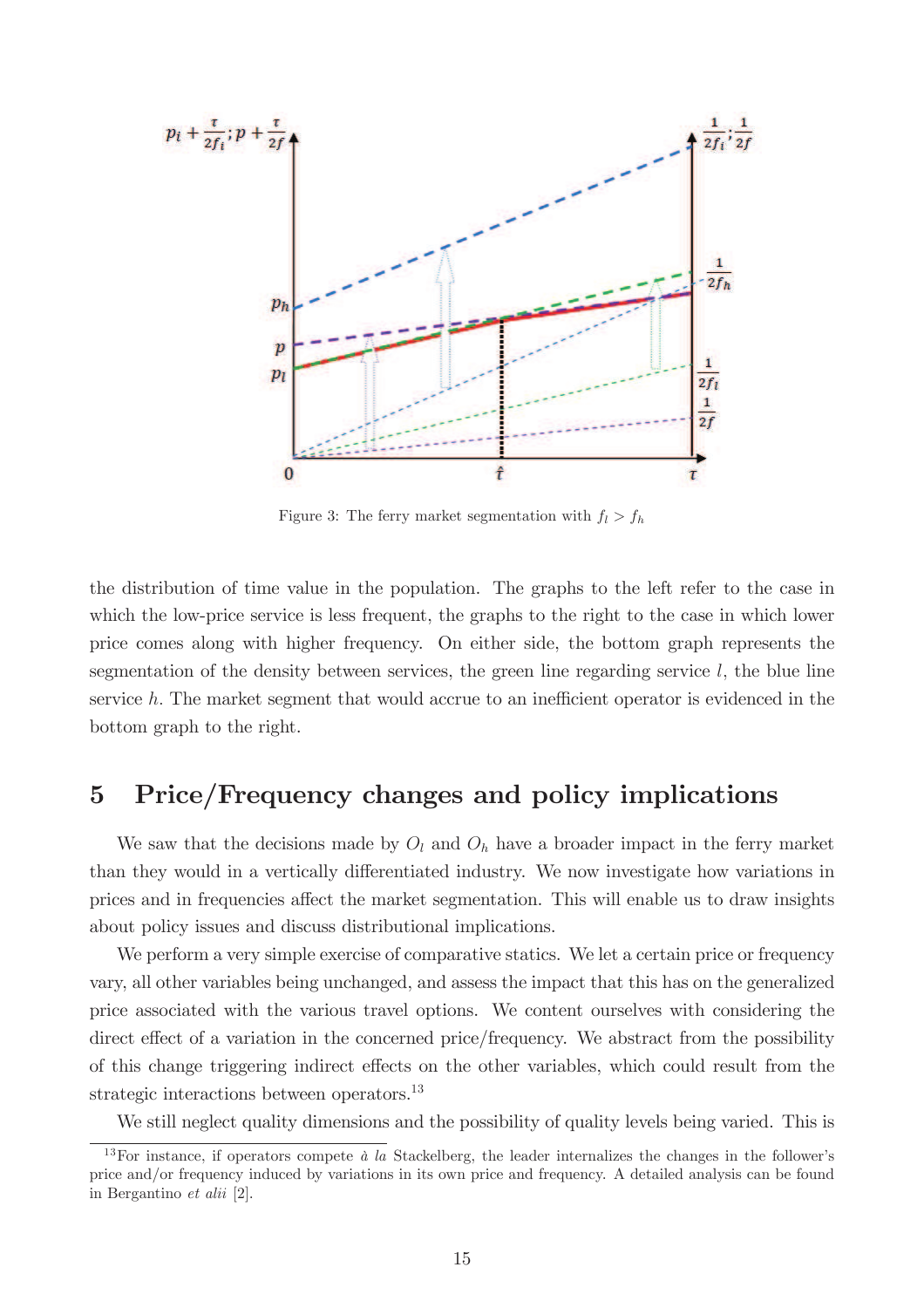

Figure 4: Segmentation of the ferry market and of the time-value density with  $f_l < f_h$  (graphs to the left) and with  $f_l > f_h$  (graphs to the right)

coherent with the practical circumstance that some quality aspects are not as flexible as price and frequency and can only be adjusted in a longer run. This is the case of service attributes, such as travel comfort and travel speed, that depend upon the very technical characteristics of the ferries.

## **5.1** Variations in  $p_l$  and  $f_l$

We begin by exploring the impact of variations in the price and frequency proposed by  $O_l$ . Whether  $p_l$  or  $f_l$  is changed, the generalized price associated with option h is unaffected. Thus, we only need to analyse the consequences for option  $l$  and option  $lh$ .

First assume that the price of the cheap service is cut marginally. For all values of  $\tau$ , the generalized price associated with option  $l$  and that associated with option  $lh$  decrease by 1 and  $f_l/f$ , respectively. Thus, the reduction is systematically more important for option l and independent of the time value for either option. Neither it depends upon the relationship between service frequencies. For the situation in which service  $l$  is less frequent than service  $h$ , an illustration is provided in the graphs to the left of Figure 5. The decrease in generalized price is captured, in the top graph, by the parallel downward shift in the green and in the purple line for option  $l$  and  $lh$ , respectively.

Overall, following to the reduction in  $p_l$ , the cut-off time value  $\hat{\tau}$  increases by  $2f_l$ . It means that some passengers shift from the bundle of services to option  $l$ , which they now find relatively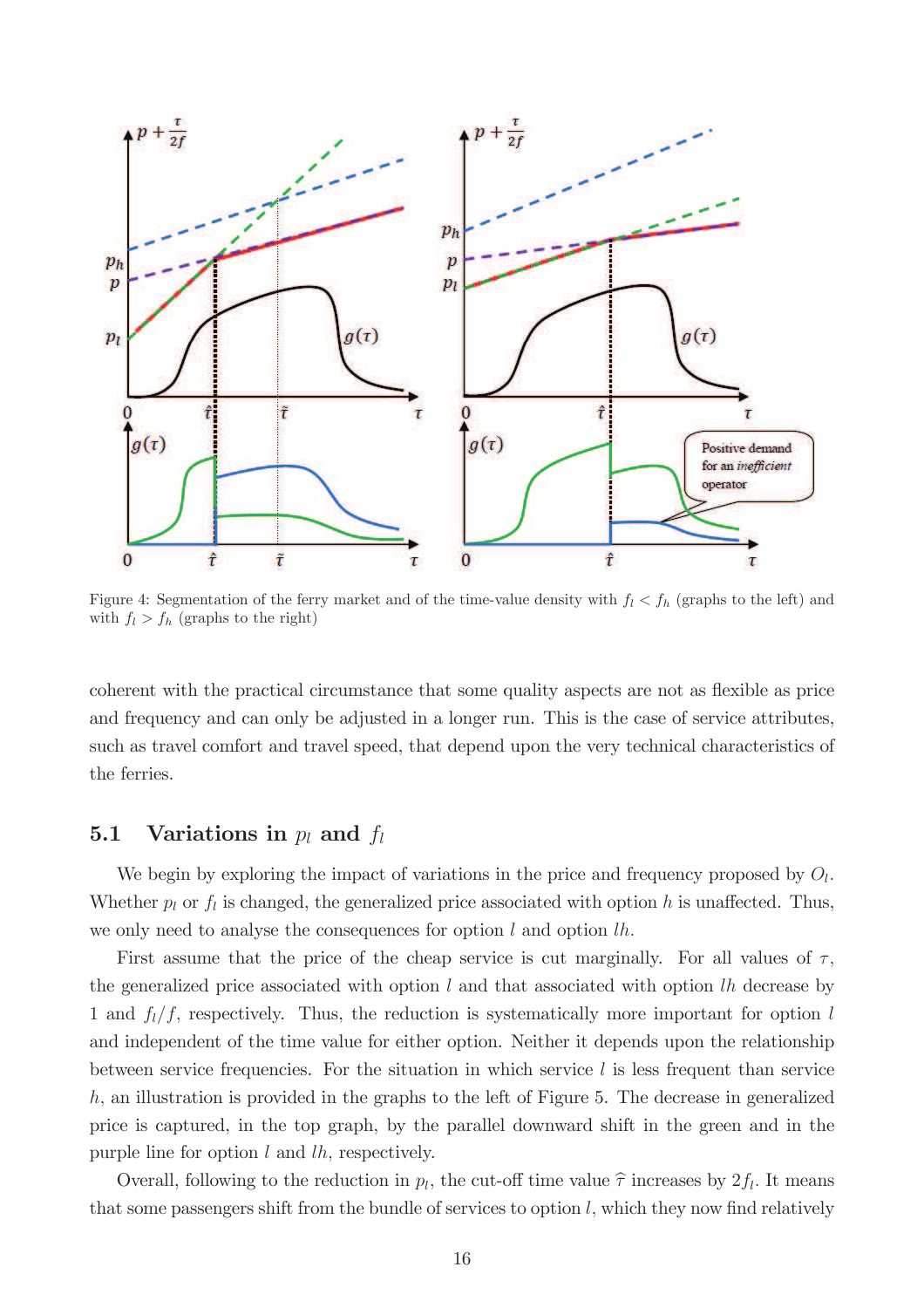

Figure 5: Effect of a decrease in  $p_l$  (graphs to the left) and of an increase in  $f_l$  (graphs to the right) for  $f_h > f_l$ 

more convenient. The shift, which is represented in the bottom graph, is more important the larger  $f_l$ . The generalized price decreases for all passengers. In particular, it decreases by 1 for passengers of type P who still patronize service l, by  $f_l/f$  for passengers of type R who still use both services, by  $(\tau - \hat{\tau}) f_h/2ff_l$  for passengers who were originally of type R and become of type  $P$  after the price cut. The change in generalized price for the whole population is represented by the shift from the red to the pink line in the top graph.

Next assume that the frequency of service  $l$  is raised marginally. The effects of this change are illustrated in the graphs to the right of Figure 5. For any given  $\tau \in T$ , the generalized price associated with option l decreases by an amount of  $\tau/2f_l^2$  $l<sub>l</sub><sup>2</sup>$ . That is, it decreases for all  $\tau > 0$ , the reduction being more important the higher  $\tau$ . Intuitively, further scheduling yields no benefit to individuals who do not mind to wait  $(\tau = 0)$  and an increasingly larger benefit to less patient individuals. This is represented by the downward rotation of the green line around the vertical intercept  $p_l$  in the top graph. Furthermore, for any given  $\tau \in T$ , the generalized price associated with option lh decreases by an amount of  $(\tau + 2f_h\Delta p)/2f^2$ . Hence, unlike for option l, the reduction occurs for all values of  $\tau$ , including zero, as captured by the downward shift and rotation of the purple line in the top graph. This is explained by the circumstance that, as far as option lh is concerned, the raise in  $f_l$  triggers a reduction not only in the disutility of waiting time, which is equal to  $\tau/2f^2$ , but also in the expected monetary price, which is equal to  $\Delta p f_h/f^2$ . Specifically, the latter measures the expected saving that follows from the low price being paid more often. Because this saving is available to everybody, the generalized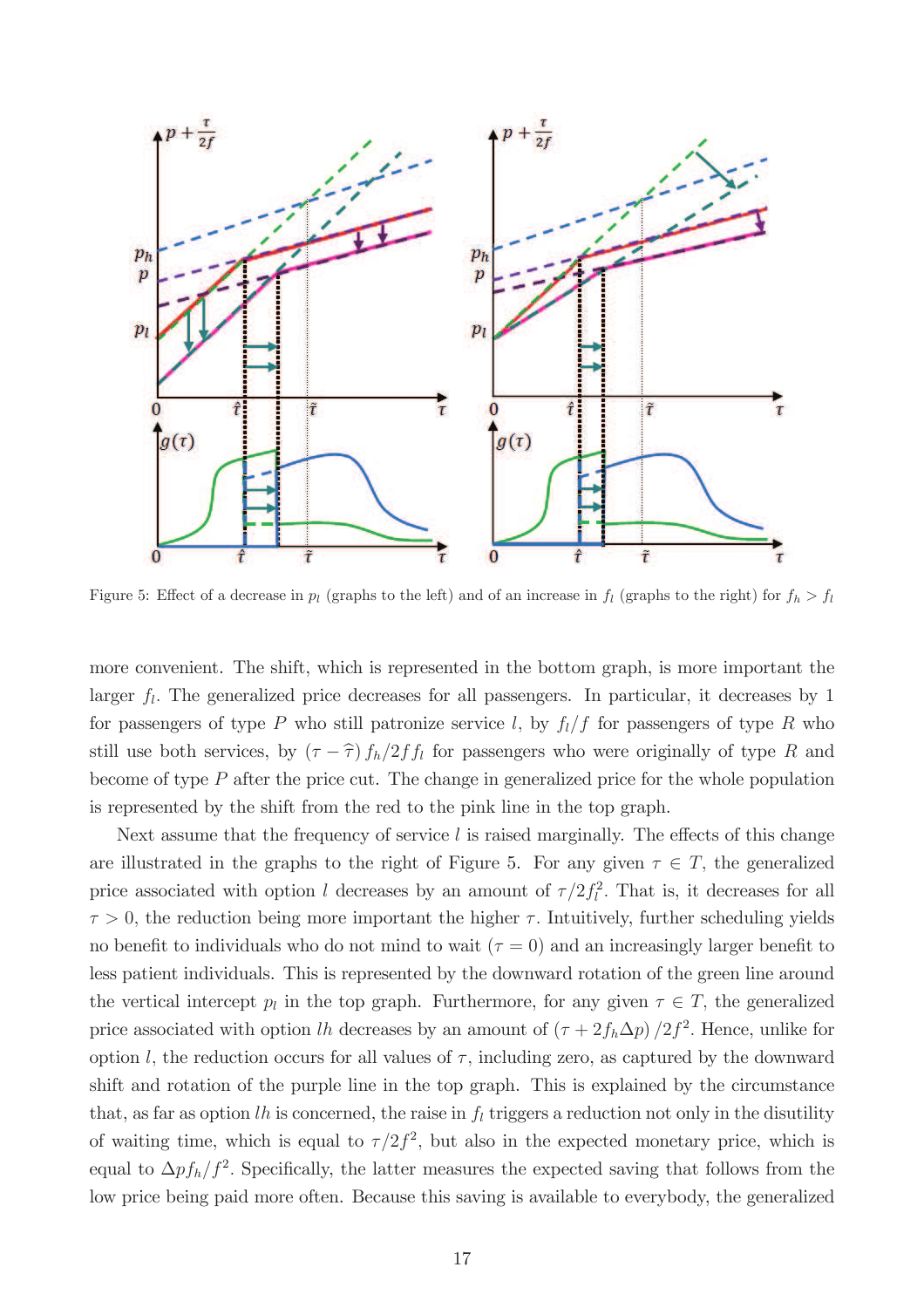price is lower even for an infinitely patient individual. On the other hand, like for option  $l$ , the decrease in generalized price is more important the bigger  $\tau$ . However, while the decrease is larger for option lh when  $\tau$  is little, it becomes smaller for  $\tau$  sufficiently big.<sup>14</sup>

In terms of market segmentation, the outcome of a marginal raise in  $f_l$  is similar to that of a cut in  $p_l$ . The cut-off time value increases, by  $2\Delta p$  in this case, involving that a bigger portion of the population patronizes service l. The shift of passengers from the bundle to service l is represented in the bottom graph for  $f_h > f_l$ . The generalized price decreases for all passengers. In particular, it decreases by  $\tau/2f_l^2$  $l_l^2$  for passengers of type P who still patronize service l, by  $(\tau + 2f_h\Delta p)/2f^2$  for passengers of type R who still use both services, by  $(\hat{\tau} - \tau)f_h/2f_lf$  for passengers who were originally of type R and become of type P after the frequency raise. The change in generalized price for the whole population is represented by the jump from the red to the pink line in the top graph.

### 5.1.1 Policy implications

We learnt that all individuals gain from both a cut in  $p_l$  and a raise in  $f_l$  in that the generalized price they face reduces. The next step is to investigate when a cut in  $p_l$  is more beneficial than a raise in  $f_l$  and for which passengers this specifically occurs. At this aim, we contrast a price reduction equal to the marginal cut  $\delta p_l = dp_l$  with a frequency increase  $\delta f_l = \theta(df_l)$  i.e., equal to the marginal increase  $df_l$  scaled by a positive parameter  $\theta$ . This formalization allows us to account for the possibility of policy-makers envisaging changes of a different measure in the two variables. Both at this stage and in the sequel of the study, we only look at passengers who keep the initial type after the concerned policy variation. Instead, we neglect passengers whose type changes. This imposes no significant restriction on the analysis because, as long as variations in price/frequency are sufficiently little, the switch between types only occurs in a neighborhood of  $\hat{\tau}$ .

Recall that a marginal decrease in  $p_l$  and a marginal increase in  $f_l$  reduce the generalized price associated with option l by 1 and  $\tau/2f_l^2$  $l_i^2$ , respectively. Thus, for a passenger of type P, whose time value is  $\tau$ , a price cut  $\delta p_l$  is preferred to a frequency raise  $\delta f_l$  if and only if

$$
\tau < 2\frac{f_l^2}{\theta}.
$$

Further recall that a marginal decrease in  $p_l$  and a marginal increase in  $f_l$  reduce the generalized price associated with option lh by  $f_l/f$  and  $(\tau + 2f_h\Delta p)/2f^2$ , respectively. Thus, whether the price change  $\delta p_l$  has a smaller or bigger impact than the frequency change  $\delta f_l$ depends upon the time value, the two frequencies and the price wedge. Specifically, for a passenger of type  $R$ , the price reduction is more valuable than the frequency increase as long

<sup>&</sup>lt;sup>14</sup>One can check that  $\tau/2f_l^2$  is greater than  $(\tau + 2f_h\Delta p)/2f^2$  if and only if  $\tau$  exceeds the threshold  $2f_l^2\Delta p/(2f_l + f_h)$ , which is below  $\hat{\tau}$ .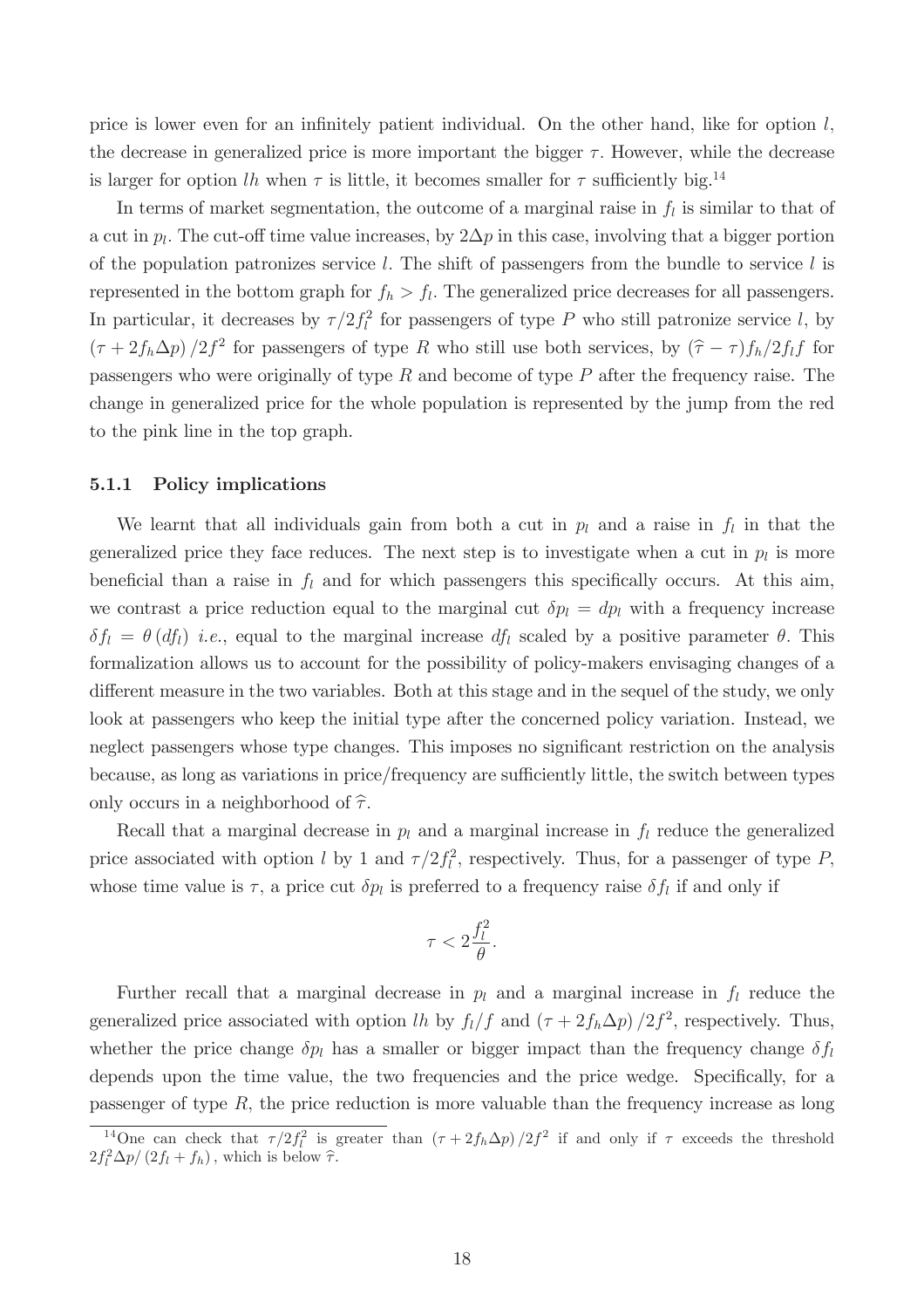as

$$
\tau < 2 \left[ \frac{f_l^2}{\theta} + f_h \left( \frac{f_l}{\theta} - \Delta p \right) \right].
$$

Although, whatever the type of travellers, the gain from an increase in service frequency is larger the higher the time value, we distinguish two cases. The first arises when  $f_l < \theta \Delta p$ . Then  $\hat{\tau} > 2f_l^2$  $l^2/\theta$ , meaning that passengers of type P do not have a homogeneous view of the benefits of the two variations. Those with especially low time value prefer a price cut, the others are better off with a frequency raise. Furthermore,  $\hat{\tau} > 2 \left\{ \frac{f_l^2}{g} \right\}$  $\int_l^2/\theta)+f_h\left[(f_l/\theta)-\Delta p\right]$ . Hence, there is no passenger of type R for whom a price cut is more appealing. Frequency is so low that all passengers of that type have more to gain from an increase in  $f_l$ . The second case arises when, conversely,  $f_l > \theta \Delta p$ . In this case,  $\hat{\tau} < 2f_l^2$  $\int_l^2/\theta$ . Hence, patrons of service l all agree that a price reduction is preferable. Furthermore,  $\hat{\tau} < 2 \left\{ \left( f_l^2 \right) \right\}$  $\int_l^2(\theta) + f_h[(f_l/\theta) - \Delta p]$ } so that passengers of type  $R$  have different opinions about the desirability of the two variations. Service frequency is high enough that those who are not too impatient  $(i.e., with time value$ sufficiently close to  $\hat{\tau}$  find a price cut more convenient. The others still prefer a frequency raise.

From the analysis here above, it emerges that the distributional implications of the policies depend upon the magnitude of  $\theta$ , which measures the ratio between frequency and price variation ( $\theta = \delta f_l/\delta p_l$ ). In particular, they depend upon how  $\theta$  compares with the threshold

$$
\theta_l \equiv \frac{f_l}{\Delta p}.
$$

This further evidences that the relative desirability of the policies  $\delta p_l$  and  $\delta f_l$  cannot be assessed unless considering the initial frequency of the cheap service and its price advantage over the rival service. If  $\theta = \theta_l$ , then passengers of type P all prefer the price cut, whereas passengers of type R all prefer the frequency raise. If  $\theta > \theta_l$ , then some passengers of type P, those with high  $\tau$ , would also prefer the frequency raise to the price cut. By contrast, if  $\theta < \theta_l$ , then some passengers of type R, those with low  $\tau$ , would also prefer the price cut to the frequency raise. In the particular case in which prices are nearly identical  $(\Delta p \simeq 0)$ , passengers of type P will always prefer a price cut (because  $\theta_l >> 1$ ). On the other hand, as long as the frequency of the cheap service is very low  $(f_l \ll \Delta p)$ , passengers of type R will always prefer a raise in service frequency (because  $\theta_l \ll 1$ ).

Moreover, the part of the population that a certain policy intervention can specifically target is likely to change, depending upon the concerned context. When few connections of service l are provided, a reasonable conjecture is that commuters classify as passengers of type R. They have low flexibility at adjusting their departure time, given the service schedule. Therefore, the bundle of the two services is likely more appropriate to match their needs. On the other hand, because tourists can more easily adjust their timetable to the schedule of some given service, they will rather classify as passengers of type  $P$  and opt for service l. Under this scenario, the introduction of a policy that promotes an increase in the frequency of the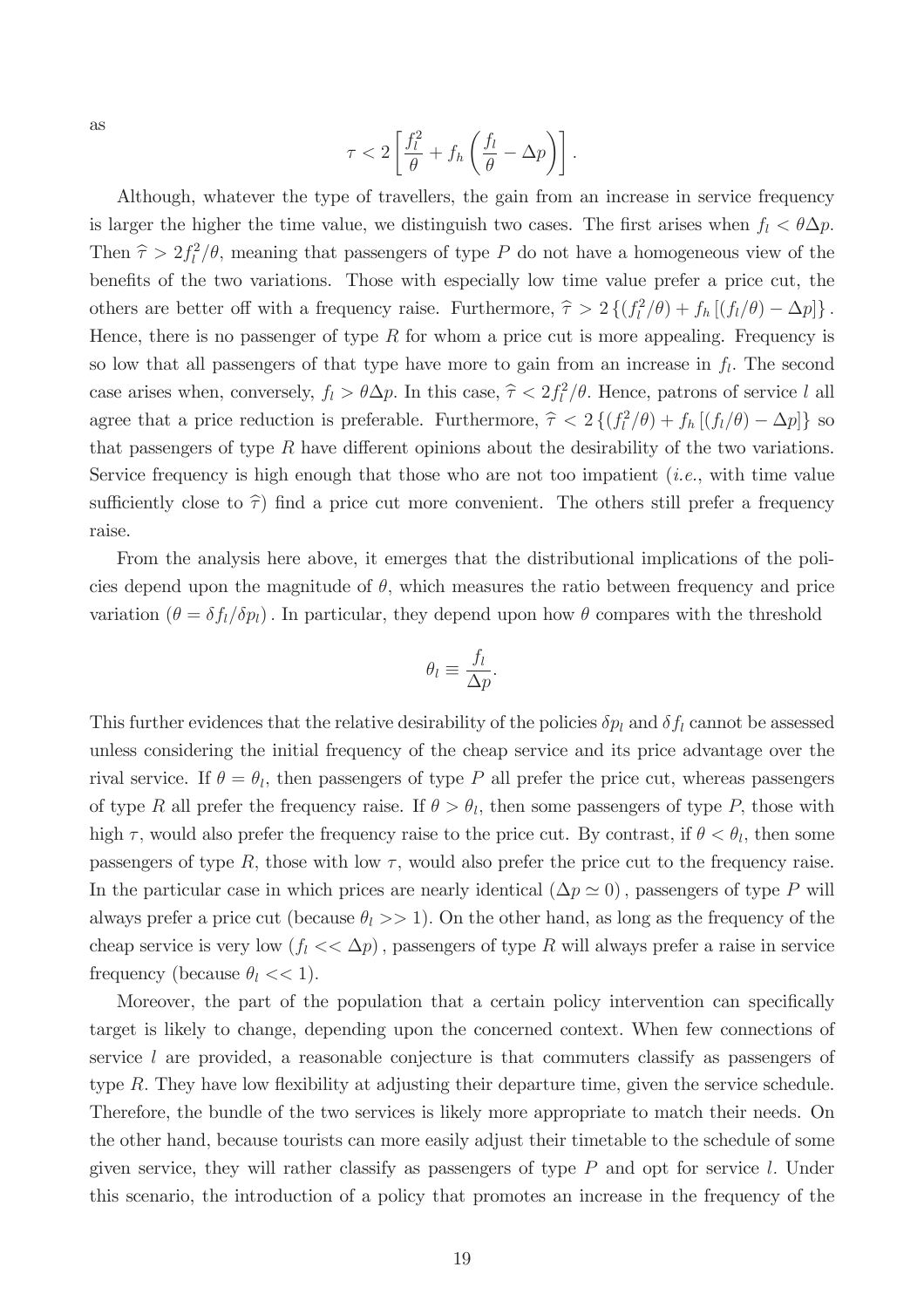cheaper service will especially favour the inhabitants of the islands, who typically commute to the continental territories for work. In addition, it will particularly please less flexible tourists, who also welcome further scheduling of the cheap service. By contrast, the introduction of a policy that induces a cut in the price of the latter will particularly act in support of more flexible tourists, who are yet less numerous the lower the service frequency.

When many connections of service  $l$  are provided, it is perhaps more reasonable to conjecture that commuters be passengers of type  $P$ , instead. Because the service schedule is rich, they can afford to patronize the cheap service, despite being little flexible. On the other hand, one expects tourists to be more prone to behave as passengers of type  $R$ . Provided the number of connections is large and using the bundle allows passengers to take better advantage of them, adjustments to the specific schedule of service  $l$  are less attractive at least for the most flexible tourists. Under this scenario, the introduction of a policy that promotes an increase in the frequency of the cheap service will especially favour tourists and, in addition, little flexible commuters, who are yet less numerous the higher the service frequency. By contrast, the introduction of a policy that induces a cut in the price of the cheap service will act particularly in support of the commuters who can more easily adapt to the schedule of service l:

## **5.2** Variations in  $p_h$  and  $f_h$

We now move to investigate the impact of variations in the price and frequency proposed by  $O_h$ . Whether  $p_h$  or  $f_h$  is changed, the generalized price associated with option l is unaffected and we can concentrate on the consequences for option  $h$  and option  $lh$ .

First take  $p_h$  to be decreased marginally. The impact of this variation is independent of how service frequencies compare. For  $f_h > f_l$  it is illustrated in the graphs to the left of Figure 6. The price cut reduces the generalized price associated with option  $h$  by 1, that associated with option lh by  $f_h/f$ . Hence, the reduction is more important for option h. Moreover, it is constant across time values for either option. This can be visualized in the top graph, where the reduction in generalized price is represented by the parallel downward shift in the blue and purple line for option  $h$  and option  $lh$ , respectively.

As long as the price of service h remains larger than that of service l, the reduction in  $p_h$ does not change the result that some passengers choose option  $l$ , others option  $lh$ , whereas no passenger chooses option h. Following to the reduction in  $p_h$ , the cut-off time value  $\hat{\tau}$  decreases by  $2f_l$ , hence the decrease is more important the larger the frequency of the cheaper service. Some passengers shift from service  $l$  to the bundle of services, which they now find relatively more palatable. This shift is visible in the bottom graph. Noticeably, the generalized price does not decrease for all passengers. Only the passengers who were of type R before the change, together with those who become such after the change, gain from a cut in  $p_h$ . Specifically, the former obtain a gain of  $f_h/f$ , the latter a gain of  $(\tau - \hat{\tau}) f_h/2f_l f$ . The variation in generalized price for the whole population of concerned passengers is represented by the shift from the red to the pink line in the top graph.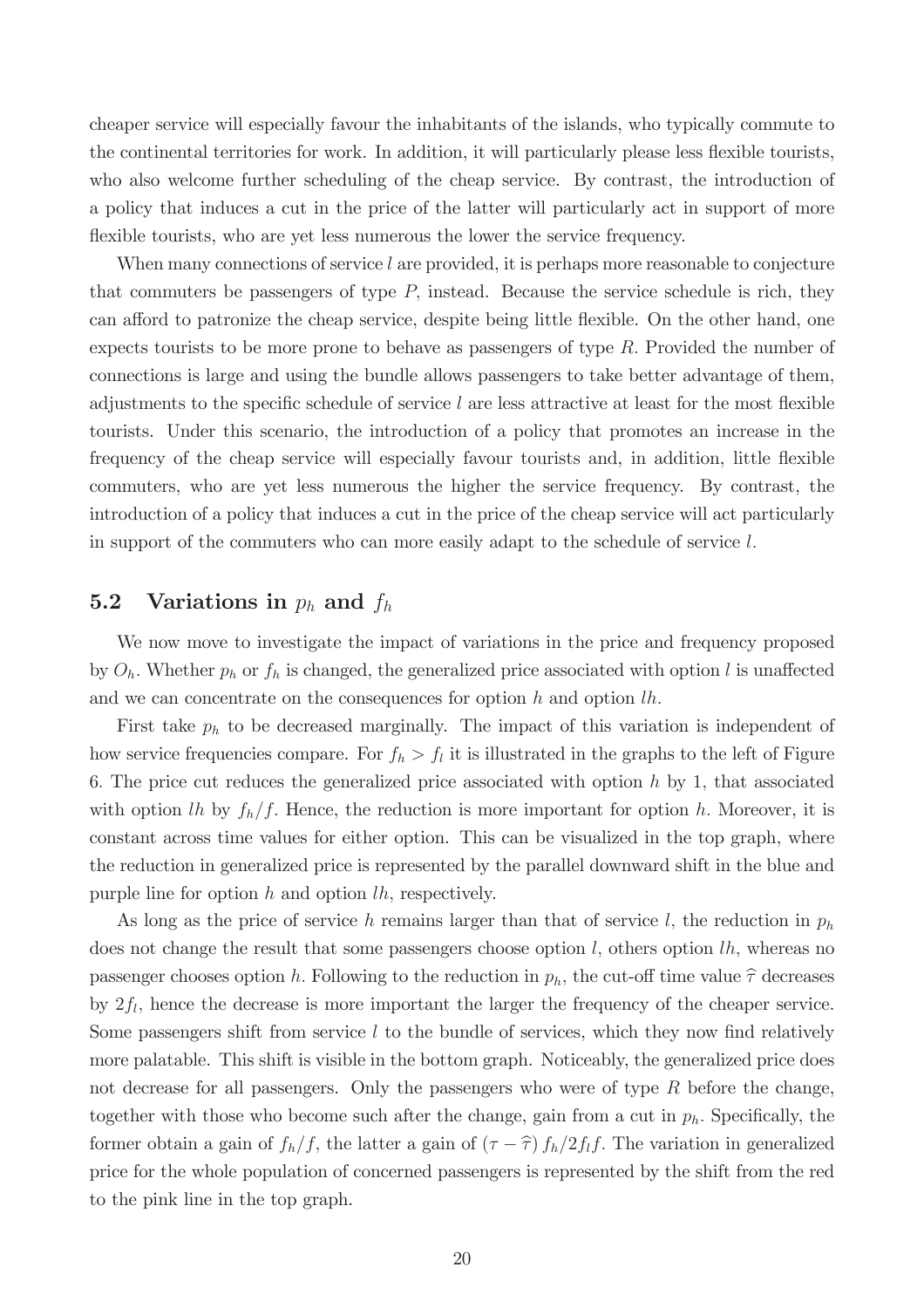

Figure 6: Effect of a decrease in  $p_h$  (graphs to the left) and of an increase in  $f_h$  (graphs to the right) with  $f_h > f_l$ 

Next consider a marginal raise in the frequency of the expensive service. The effects of this change are represented in the graphs to the right of Figure 6, where again we take  $f_h > f_l$ . For any given  $\tau \in T$ , the generalized price associated with option h decreases by an amount of  $\tau/2f_h^2$  $h<sup>2</sup>$ . That is, it decreases for all  $\tau > 0$ , the reduction being more important the higher  $\tau$ . This is represented by the downward rotation of the blue line around the vertical intercept  $p_h$  in the top graph. Furthermore, for any given  $\tau \in T$ , the generalized price associated with option lh changes by an amount of  $(\tau - \hat{\tau})/2f^2$ . This reflects the circumstance that, while the disutility of waiting time decreases by  $\tau/2f^2$ , the expected price increases by  $\widehat{\tau}/2f^2$  as the more expensive service is now used more often. Because of this, the generalized price associated with option  $lh$  either raises or declines, depending upon the time value. Specifically, it raises when  $\tau < \hat{\tau}$  and declines in the converse case, as evidenced by the rotation of the purple line in the top graph.

Overall, just as a cut in  $p_h$ , the raise in  $f_h$  does not change the result that some passengers choose option  $l$ , others option  $lh$ , whereas no passenger chooses option  $h$ . Besides, the raise in  $f_h$  does not affect the cut-off time value  $\hat{\tau}$ . It means that making the expensive service more frequent does not have any impact in terms of market segmentation, as the bottom graph illustrates. Moreover, it only benefits passengers of type  $R$ , whose gain is represented by the jump from the red to the pink line in the top graph.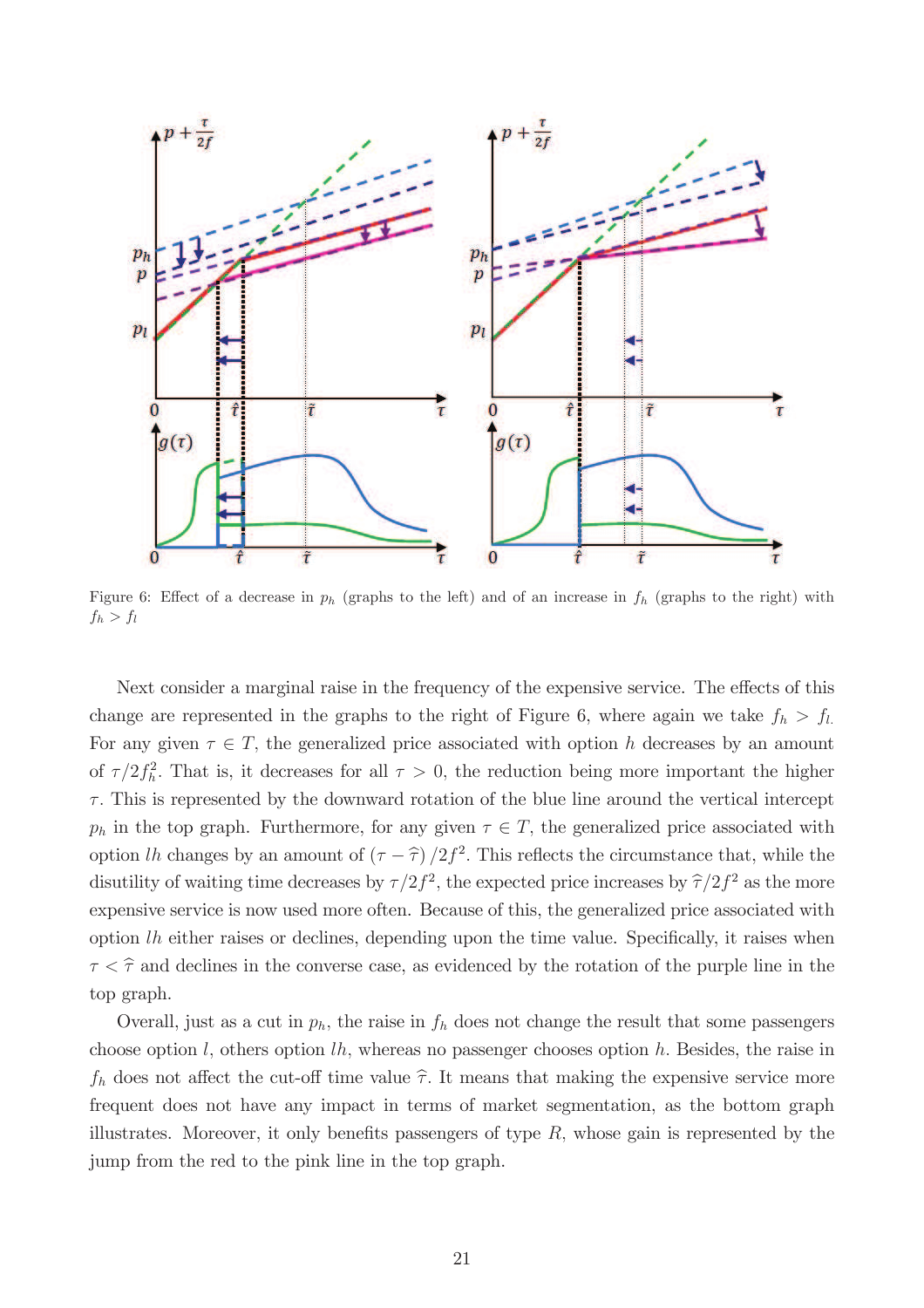#### 5.2.1 Policy implications

To investigate the implications of a change in  $p_h$  or  $f_h$ , for the reasons previously explained, we still neglect the group of passengers who switch from one type to the other after the concerned change is made. Here, such passengers are those with opportunity cost close to the cut-off value  $\hat{\tau}$ , who move from service l to the service bundle after a cut in  $p_h$ . We thus focus on passengers who use both services already in the first place. Provided these are the only individuals who benefit from both a cut in  $p_h$  and a raise in  $f_h$ , we investigate their ordering of preferences over these two policies.

In the same vein as above, we contrast a price reduction equal to the marginal cut  $\delta p_h = dp_h$ with a frequency increase  $\delta f_h = \theta (df_h)$  *i.e.*, equal to the marginal increase  $df_h$  scaled by the positive parameter  $\theta$ . Hence, we now have  $\theta = \delta f_h/\delta p_h$ . We saw that, for passengers of type R, a marginal cut in  $p_h$  and a marginal increase in  $f_h$  reduce the generalized price by  $f_h/f$  and  $(\tau - \hat{\tau})/2f^2$ , respectively. Thus, the price cut  $\delta p_h$  is preferred to the frequency raise  $\delta f_h$  if and only if

$$
\tau < \widehat{\tau} + 2\frac{f_h f}{\theta}.
$$

Because the benefit from a cut in  $p_h$  is constant whereas that from a raise in  $f_h$  increases with the time value, it is very intuitive that a price cut is more welcome to sufficiently patient individuals (those with  $\tau \in (\hat{\tau}, \hat{\tau} + 2f_hf/\theta)$ ), whereas very impatient individuals (those with  $\tau > \hat{\tau} + 2f_hf(\theta)$  are better off with a frequency raise. Importantly, this group of passengers is thinner the more the connections already supplied not only by  $O_h$  but also at the industry level.

To draw conclusions in terms of distributional effects, it is useful to come back to the conjectures previously made about the identity of passengers of different types. When services are little frequent so that tourists are likely passengers of type  $P$  and commuters passengers of type  $R$ , a policy that promotes a cut in the price of the more expensive service favours little patient tourists together with reasonably flexible commuters. On the other hand, a policy that leads to a raise in the frequency of service  $h$ , while benefiting all commuters, is an effective tool to support, in particular, those who are little flexible, who represent a large portion of the whole population of commuters if frequency is low. When services are very frequent so that commuters likely classify as passengers of type  $P$  and tourists as passengers of type  $R$ , policymakers should cut  $p_h$  if they wish to favour not too inflexible commuters and/or sufficiently patient tourists. By contrast, if they aim at encouraging very impatient tourists to visit the islands, then they should rather promote further scheduling for service  $h$ . However, in that case, they should be aware that, as the number of connections is already large in the industry, the targeted population is quite thin.

In general, as compared to policies interventions regarding the price/frequency of the cheap service, those concerning the price/frequency of the expensive service come out to be less effective. Noticeably, they cannot be used to benefit the whole population of passengers, unless all individuals classify as passengers of type  $R$ .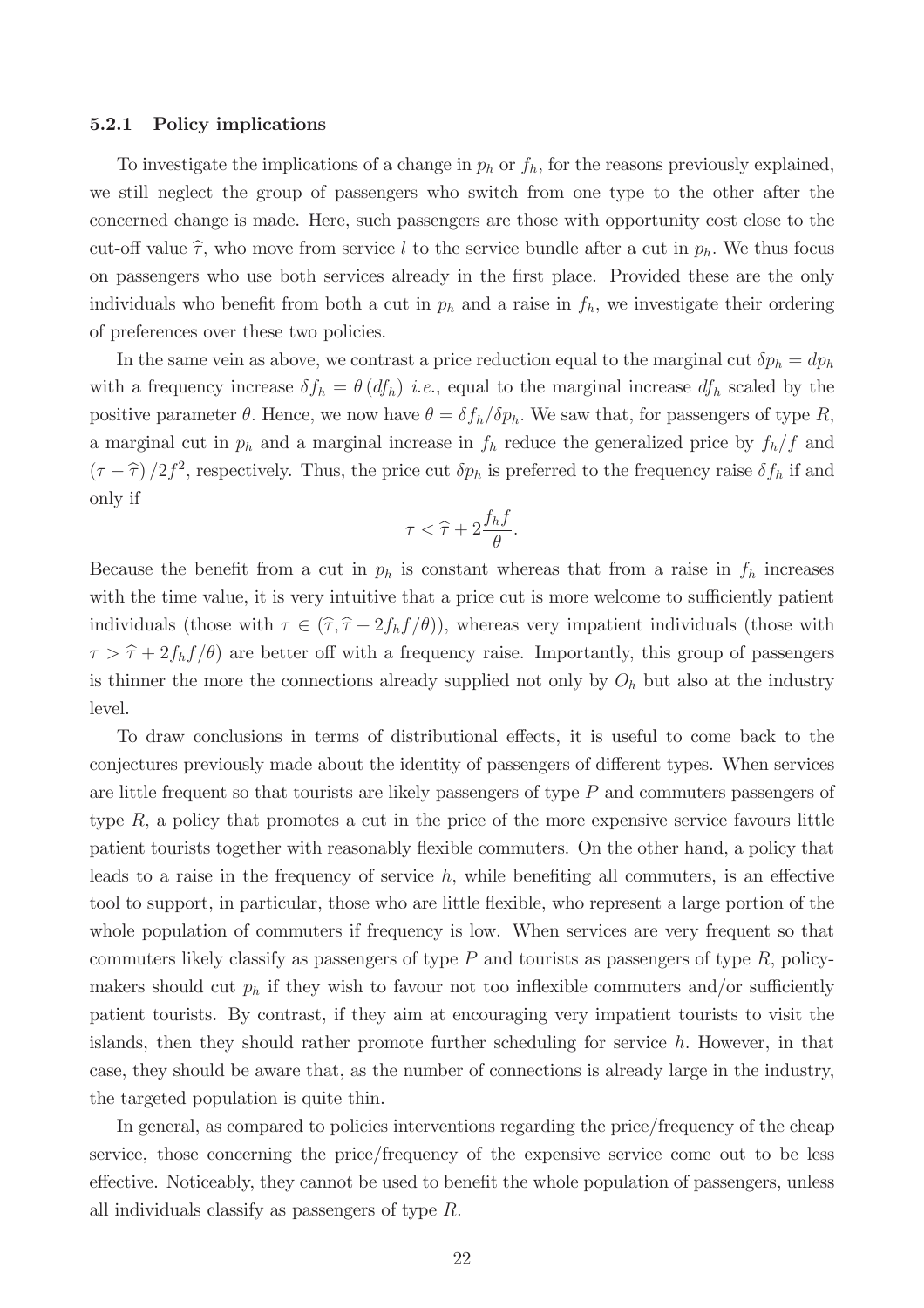### 5.3 Overall policy ranking

So far, we have compared and ordered policies two by two, initially focusing on those that concern price and frequency of the cheap service and subsequently looking at those that concern price and frequency of the expensive service. This approach is especially useful as long as policy-makers are restricted to target either the former or the latter. Nonetheless, when the four policy options previously illustrated are all at hand, it only provides a partial view. Actually, in that case, policy-makers might rather wish to understand which interventions would favour most the different groups of passengers. This would enable them to pick the exact policy that would best support the specific group of passengers they wish to protect. At this aim, it is useful to construct the full ranking of policies from the passenger perspective. We hereafter describe this ranking, beginning with passengers of type  $P$  and then turning to passengers of type  $R$ .

#### 5.3.1 Passengers of type  $P$

We saw that passengers of type P are affected neither by changes in  $p_h$  nor by changes in  $f_h$ . Thus, as far as these passengers are concerned, only policies concerning  $p_l$  and  $f_l$  are relevant. We identified two possible cases, depending upon the magnitude of  $\theta$ , the ratio between the envisioned price and frequency change. For  $\theta < \theta_l$ , the most patient passengers (those with  $\tau \in [0, 2f_l^2]$  $\int_l^2(\theta)$  prefer the price reduction; the others rather welcome more frequency. For  $\theta > \theta_l$ , all travellers of type  $P$  prefer the frequency raise, instead. Resting on this outcome, a clear insight can be drawn. If policy-makers wish to favour passengers of type  $P$ , then rendering the cheap service even less expensive is always an effective strategy as there is always a fraction of passengers for whom this is the best option. A raise in its frequency becomes more desirable if the number of connections is little  $(\theta < \theta_l)$  and most of the travellers of type P are conjectured to have a time value close to the cut-off level  $\hat{\tau}$ .

#### 5.3.2 Passengers of type  $R$

As compared to a raise in  $f_h$ , a raise in  $f_l$  triggers a definitely bigger benefit for passengers of type R through more important a reduction in expected price. On the other hand, a cut in  $p_l$  is more convenient for them than a cut in  $p_h$  if and only if

$$
\theta_l > \theta_h \equiv \frac{f_h}{\Delta p},
$$

In this case, as the cheaper service is also more frequent than the other, passengers save money more often following to a reduction in  $p_l$ . Moreover, policy-makers should prefer the cut in  $p_l$ to the raise in  $f_h$  whenever they wish to support sufficiently flexible passengers *i.e.*, those with  $\tau < \hat{\tau}+2f_l f/\theta$ . Otherwise, a raise in  $f_h$  appears to be more appropriate a tool. Besides, whether a cut in  $p_l$  should be preferred to a raise in  $f_l$  it depends upon the magnitude of  $f_l$ , hence of  $\theta_l$ . As long as service l is little frequent  $(\theta > \theta_l)$ , a raise in  $f_l$  is in favour of all passengers of type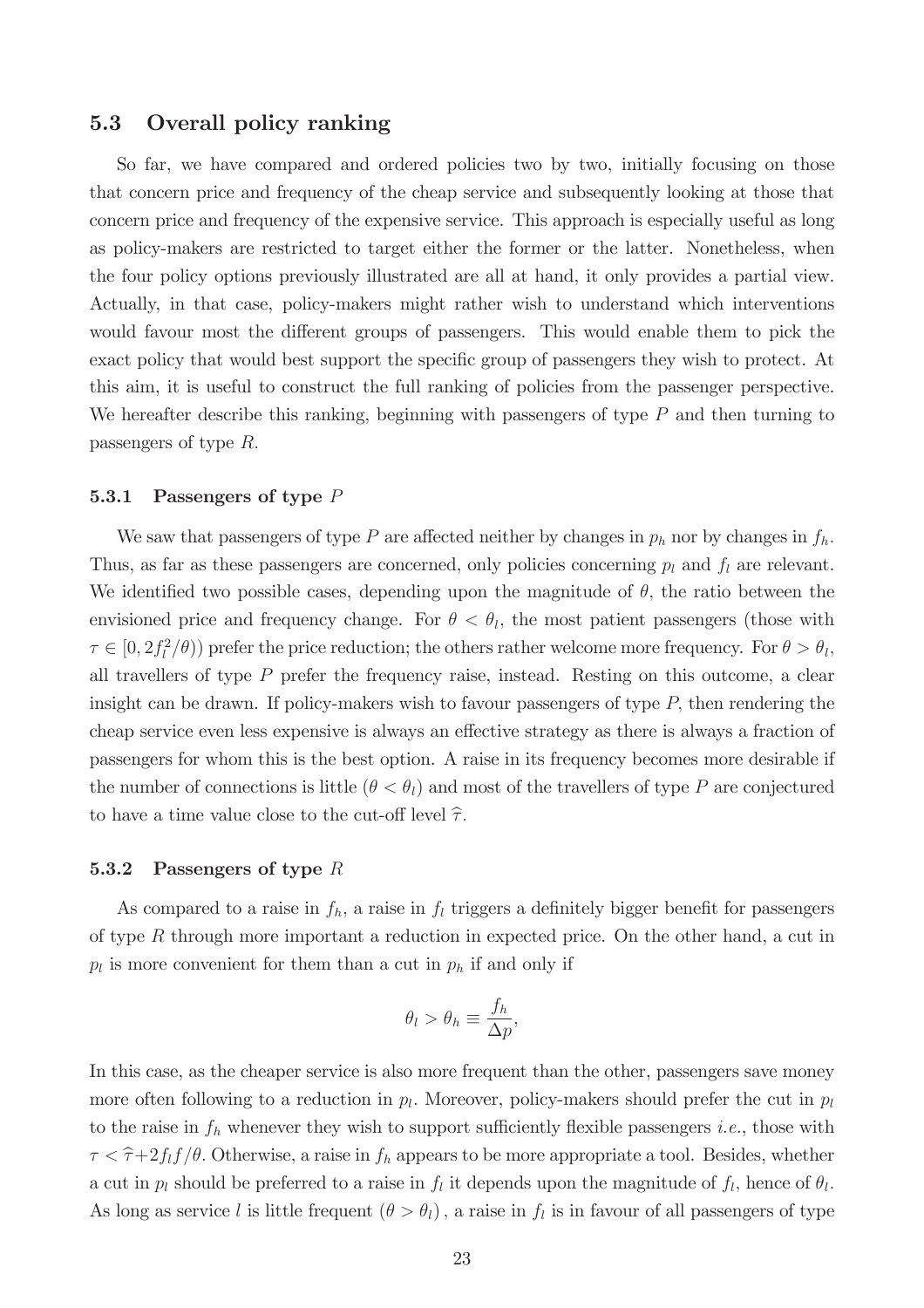R. When service l is not that rare  $(\theta < \theta_l)$ , a cut in  $p_l$  supports sufficiently flexible passengers *i.e.*, those with  $\tau < 2\left\{\left(f_l^2\right)\right\}$  $\int_l^2(\theta) + f_h[(f_l/\theta) - \Delta p]$ . By contrast, highly inflexible passengers would still welcome a raise in  $f_l$ . Whether passengers of type R prefer a raise in  $f_l$  to a cut in  $p_h$ , it depends upon how frequent connections are in the industry and, in particular, how frequent service  $h$  is. Not surprisingly, when total frequency is so little that

$$
\theta > \widehat{\theta} \equiv \frac{f}{\Delta p},
$$

everybody is better off with a raise in  $f_l$ . When, conversely, total frequency is big  $(\theta < \theta)$ , the policy ranking is driven by the amount of connections that  $O_h$  provides. As long as  $f_h$  is low  $(\theta > \theta_h)$ , everybody is still better off with a raise in  $f_l$  as the monetary saving associated with a cut in  $p_h$  would be obtained little often. Otherwise  $(\theta < \theta_h)$ , a raise in  $f_l$  is more desirable only for little flexible passengers, those with  $\tau > 2f_h[(f/\theta) - \Delta p]$ , whereas the others do prefer a cut in  $p_h$ . Lastly, a cut in  $p_h$  should be preferred to a raise in  $f_h$  if passengers with  $\tau < 2 \{ (f_h^2)$  $\{f_h^2(\theta) + f_l[\Delta p + (f_h/\theta)]\}$  are to be favoured. By contrast, a raise in  $f_h$  is to be chosen in support of passengers with larger  $\tau$ .

Putting everything together, it is possible to construct the complete ranking of policy changes for passengers of type  $R$ . This is done in Appendix A, where it is shown that eight cases are relevant, depending upon how  $\theta$  compares with the thresholds  $\theta_l$ ,  $\theta_h$  and  $\theta$ . Here we content ourselves with synthesizing the general lesson that the analysis delivers. As long as policy-makers wish to favour passengers of type  $R$ , in most of the cases, the best option is to raise the frequency of the cheaper service  $(\delta f_l)$ . There are two exceptions though, both concerning sufficiently flexible individuals. First, when the cheaper service is also more frequent and the envisaged raise in frequency is little enough relative to the envisaged price cut  $(\max {\theta, \theta_h} < \theta_l)$ , a reduction in price  $(\delta p_l)$  is the best strategy to favour individuals with  $\tau \in (\widehat{\tau}, 2\left\{ \left( f_{l}^{2}\right) \right\} )$  $\mathcal{L}_l^2(\theta) + f_h[(f_l/\theta) - \Delta p]$ . Second, when the expensive service is more frequent and the envisaged raise in frequency is neither too little nor too large relative to the envisaged price cut  $(\theta_l < \theta < \theta_h)$ , a reduction in the price of the more expensive service  $(\delta p_h)$  is the best strategy to favour individuals with  $\tau \in (\hat{\tau}, 2f_h [(f/\theta) - \Delta p])$ .

# 6 Concluding remarks

We proposed a very simple model to study passenger behaviour and derive policy implications in multi-service transportation markets, specifically referring to ferry markets as a good illustration of the contexts of our interest. We captured two main characteristics. First, passengers are heterogeneous in terms of opportunity cost of waiting time, whereas they display unanimous appreciation of quality aspects. Secondly, they do not necessarily need to patronize one specific service and may rather use all provided services. Core thrust of the work was to show that, under these circumstances, complex patterns of product differentiation arise, which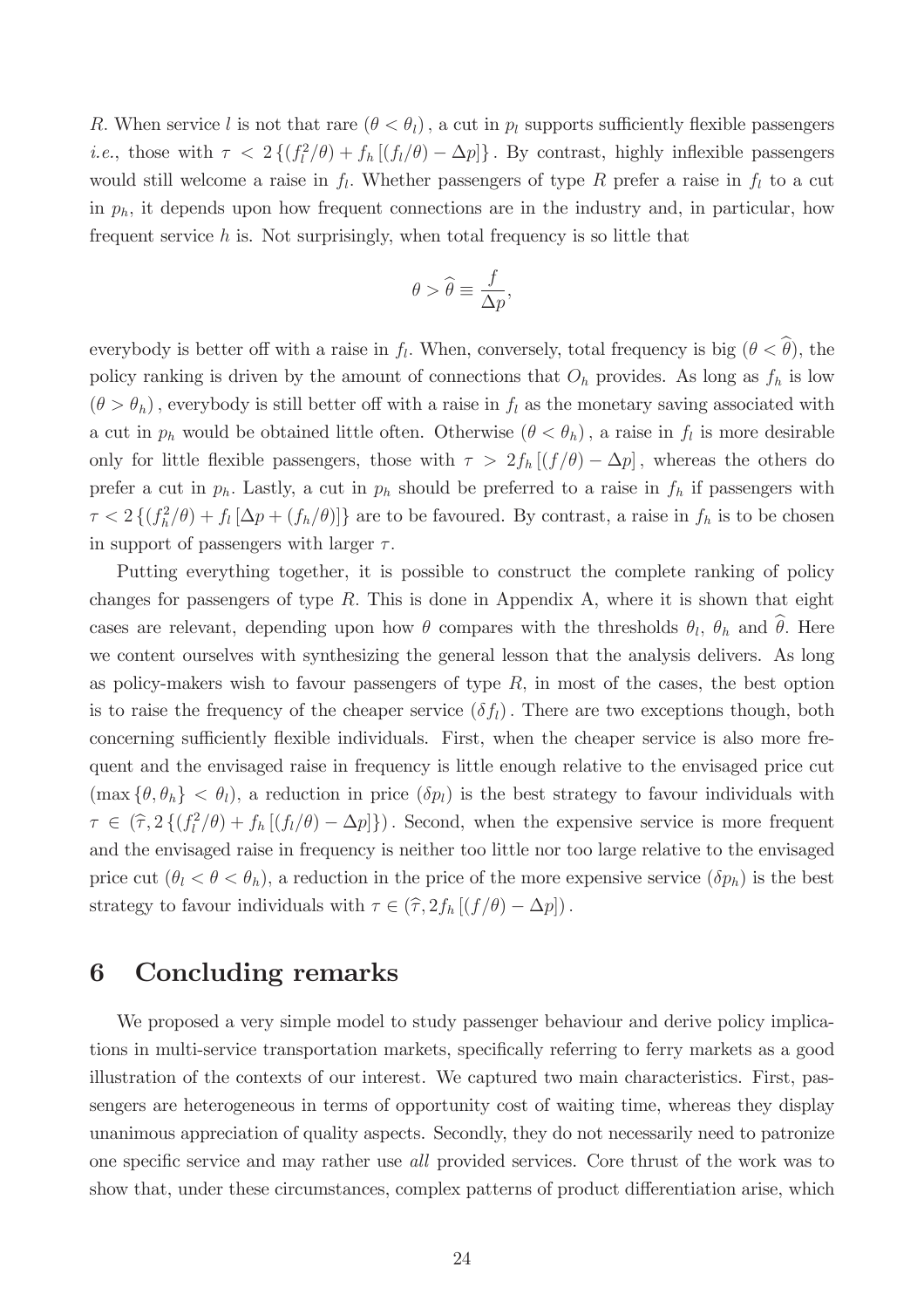are reminiscent of, but do not fully reflect, classical vertical differentiation.

Under vertical differentiation, consumers with low valuation for quality purchase the lowprice low-quality product, those with high valuation for quality purchase the high-price highquality product. In the markets we have considered, passengers with low time value always patronize the cheaper service, whether it is more or less frequent. Those with high time value use a bundle that comprehends both available services so that, in the end, the operator that charges the lower price carries passengers with any possible time value. With respect to the cheap service, the bundle represents a more expensive and more frequent service. Hence, it is the counterpart for the high-price high-quality product of a classical vertically differentiated setting, with the additional peculiarity that it accrues to a wider portion of the market. The more expensive service is solely purchased as a component of the bundle and, as such, it is consumed even when it is less frequent. Demand is thus positive even for an operator that provides a high-price low-frequency service.

Our investigation delivers a few policy implications. Of course, they should be taken with the necessary qualifications. For a more complete view and a clearer understanding of the economic interactions in the considered settings, a more structured analysis would be required, in which the supply side of the market would not be treated as a black box. Nevertheless, the hints that our analysis provides should be viewed as a preliminary step toward the elaboration of sound policy recommendations for liberalized transport sectors.

First of all, it is not apparent that price-and-quality regulatory mechanisms, such as that characterized by Bergantino et alii [2], could be adopted for partial regulation of ferry oligopolies, unless specific adjustments are performed. The reason for this is that, in oligopolistic transport markets, frequency can be loosely assimilated to a standard quality dimension only at the aggregate level. A natural research question would then be how price and (especially) frequency should be regulated in those settings.

Secondly, in ferry sectors that used to be served by public monopolists and have been recently opened up to competition, as it is the case in Italy, public operators are not in a position to crowd out private competitors. This result is to be contrasted with one that is recurrent in the domain of studies about mixed oligopolies. In the majority of the latter, profitmaximizing suppliers have room only if they are strictly more efficient than public operators. Estrin *et al.* [6] prove this outcome with regard to mixed markets in which quality is not a concern.<sup>15</sup> Interestingly, the peculiar market segmentation rules out the possibility of public monopolies persisting in the environments of our interest.

The flip side of the coin is that inefficient entry might occur in liberalized sectors with incumbents overstaying. This mismatches the wisdom, sometimes too easily received, that liberalization promotes efficiency by attracting cost-effective operators in economically wasteful monopolies. This aspect is particularly relevant in the setting that we focus on, provided all

<sup>&</sup>lt;sup>15</sup>Technically speaking, the outcome we mention in the text follows from the relative position of the reaction curves of welfare-maximizing and profit-maximizing agents. See also Nett [17] for a presentation of the so-called  $Counter, paradox$  in mixed oligopolies where a homogeneous good is offered.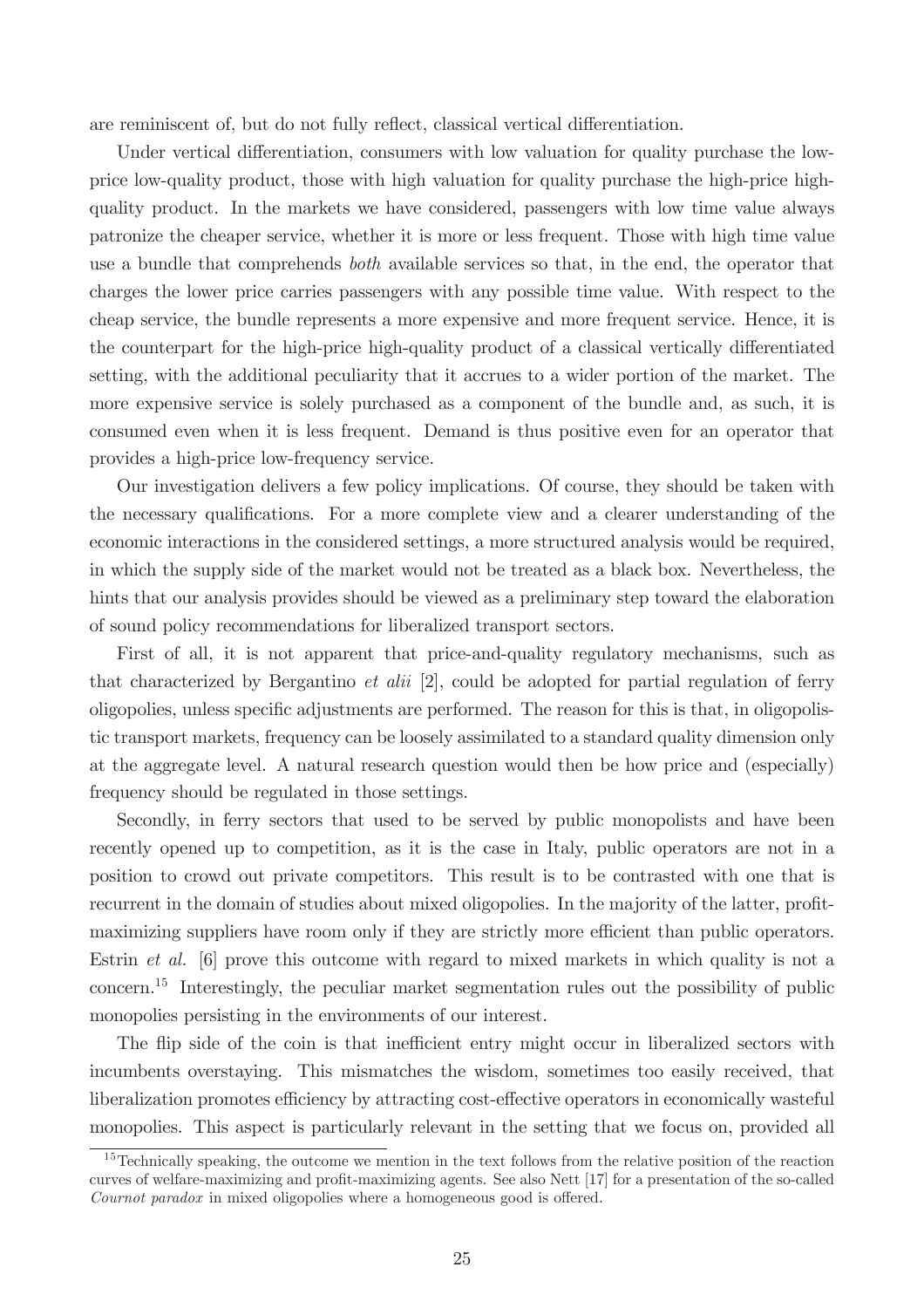active firms (included a potentially inefficient entrant) have a wider impact on the market than they would in a classical vertically differentiated framework. Our model suggests that, as long as price competition remains soft because private entrants are inefficient, public operators have the possibility of maintaining direct control over the whole market. On the other hand, when public suppliers are not price aggressive, they can still boost "quality" (*i.e.*, frequency) vis- $\hat{a}$ -vis a fraction of the population that is larger than under standard vertical differentiation.

Importantly, our study delivers a few insights on the distributional impact that public interventions concerning the price and the frequency of the available services would have. Hence, it suggests which policies (whether price cuts or frequency raises) should be targeted when policy-makers wish to favour some given group of passengers.

A first neat lesson is that, unless for practical reasons other options are unavailable, policymakers should not insist on additional scheduling of the expensive service because a raise in the frequency of the latter does not represent the ideal policy intervention for any passenger. Perhaps a bit surprisingly, also a cut in the price of the more expensive service is a limitedly powerful instrument. Policies concerning the price and, especially, the frequency of the cheaper service are definitely more useful, overall. To draw more specific conclusions about the appropriateness of the three latter policies, one cannot spare reference to two core elements i.e., the amount of connections of the cheap service that are being supplied in the market when the public intervention takes place, and the relative magnitude of the price and frequency changes that policy-makers envisage.

When few connections are supplied and policy-makers envisage a raise in frequency that is large relative to the cut in price, it is likely that passengers who patronize the cheap service are tourists, those who use both services commuters. Then, by opting for a raise in the frequency of the cheap service, policy-makers will favour both little patient tourists and little flexible commuters, for whom this is the most desirable change. By contrast, pricing interventions would rather work in support of passengers with low time value for each type. Specifically, making the cheap service even less expensive is the best policy in the eyes of very patient tourists, whereas cutting the price of the expensive service is the most appropriate tool to please flexible commuters. When numerous connections are supplied and policy-makers envisage a raise in frequency that is small relative to the cut in price, presumably, commuters patronize the cheap service, whereas tourists use both services. In that case, there is no passenger for whom interventions on the price and the frequency of the expensive service represent the best option. Hence, policy-makers should focus on the cheap service. A cut in the price of the latter is especially powerful an instrument: it favours the whole group of commuters and, additionally, the most patient fraction of tourists. A raise in the frequency of the cheap service should be preferred only in the event that priority is given to highly flexible tourists.

All the findings recalled above were obtained under the hypothesis that passengers face uniform prices. Nevertheless, various other kinds of tariff are adopted, in practice. In many instances, operators offer to passengers the possibility of subscribing a pass for a fixed fee plus an additional per-travel charge (which is typically lower than the last-minute tariff).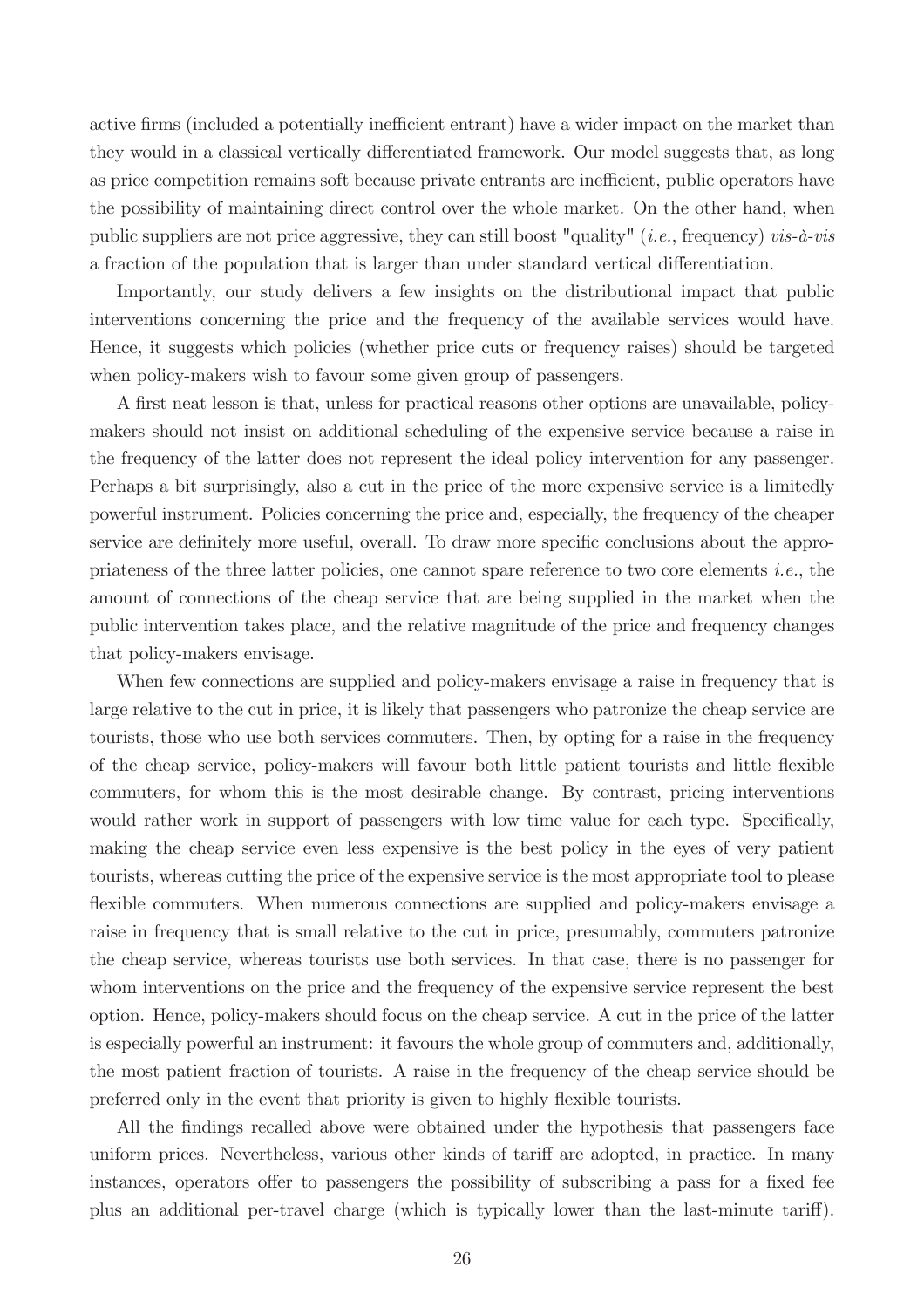Accounting for this pricing policy would involve considering explicitly a second dimension of market segmentation, relating to the passenger ideal frequency (and departure time), on top of that relating to the time value, which we embodied in the model. Intuitively, the introduction of more sophisticated pricing policies might be the root to further complexities in the differentiation pattern. This is left for future research.

# References

- [1] Acutt, M.Z., and J.S. Dodgson (1995), "Cross-elasticities of demand for travel," Transport Policy, 2(4), 271-277
- [2] Bergantino, A.S., E. Billette de Villemeur and A. Vinella (2011), "Partial Regulation in Vertically Differentiated Industries," Journal of Public Economic Theory, 13(2), 255-287
- [3] Billette de Villemeur, E. (2004), "Regulation in the Air: Price-and-Frequency Caps," Transportation Research Part E, 40, 465-476
- [4] Cantos-Sànchez, P., and R. Moner-Colonques (2006), "Mixed Oligopoly, Product Differentiation and Competition for Public Transport Services," The Manchester School, 74(3), 294-313
- [5] Ehrhardt, D., and R. Burdon (1999), "Free Entry in Infrastructure," World Bank Policy Research Working Paper No. 2093
- [6] Estrin, S., and D. de Meza (1995), "Unnatural Oligopoly," Journal of Public Economics, 57, 471-488
- [7] European Council (1992), Cabotage Regulation 3577/92, OJ L 364, 12.12.1992, Bruxelles
- [8] Gabszewicz, J.J., and J.F. Thisse (1979), "Price Competition, Quality and Income Disparities," Journal of Economic Theory, 20, 340-359
- [9] Hensher, D.A. (1998), "Establishing a Fare Elasticity Regime for Urban Passenger Transport," Journal of Transport Economics and Policy, 32(2), 221-246
- [10] Klein, D.B., and A.T. Moore (1997), "Schedule Jockeying and Route Swamping: Bus Markets in Britain Need Kerb Rights," Economic Affairs,  $\overline{17}(2)$ , 29-33(5)
- [11] Klein, D.B., A.T. Moore and B. Reja (1997), "Curb Rights. Eliciting Competition and Entrepreneurship in Urban Transit," The Independent Review, 2(1), 29-54
- [12] Leurent, F. (1993), "Cost versus time equilibrium over a network," European Journal of Operational Research, 71, 205-221
- [13] Matutes, C., and P. Regibeau (1992), "Compatibility and Bundling of Complementary Goods in a Duopoly," Journal of Industrial Economics, 40(1), 37-54
- [14] McFadden, D.L. (1974), "The Measurement of Urban Travel Demand," Journal of Public Economics, 3(4), 303-328
- [15] Mohring, H. (1972), "Optimization and Scale Economies in Urban Bus Transportation," The American Economic Review, 62(4), 591-604
- [16] Mohring, H., J. Schroeter and P. Wiboonchutikula (1987), "The Values of Waiting Time, Travel Time, and a Seat on a Bus," The RAND Journal of Economics, 18(1), 40-56
- [17] Nett, L. (1993), "Mixed oligopoly with homogeneous goods," Annals of Public and Cooperative Economics, 64, 367-393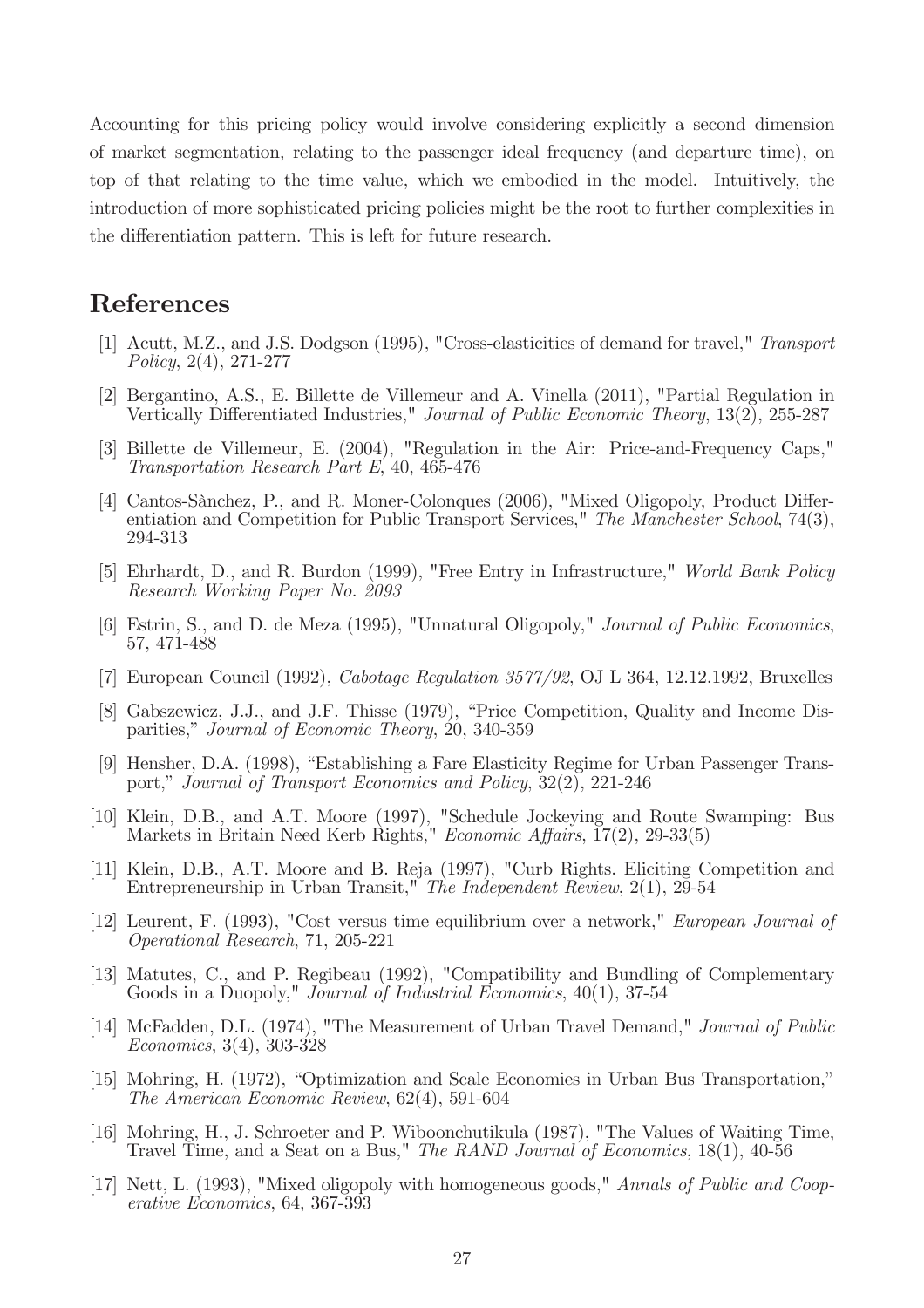- [18] Paulley, N., R. Balcombe, R. Mackett, H. Titheridge, J. Preston, M. Wardman, J. Shires, and P. White (2006), "The Demand for Public Transport: The Effects of Fares, Quality of Service, Income and Car Ownership," Transport Policy, 13, 295-306
- [19] Small, K. A., and J. Yan (2001), "The Value of "Value Pricing" of Roads: Second-Best Pricing and Product Differentiation," Journal of Urban Economics, 49, 310-336
- [20] Spence, M. (1975), "Monopoly, Quality, and Regulation," Bell Journal of Economics, 6, 417-29
- $[21]$  van Reeven, P. (2008), "Subsidisation of Urban Public Transport and the Mohring Effect," Journal of Transport Economics and Policy, 42(2), 349-359
- [22] Yang, H., H.Y. Kong and Q. Meng (2001), "Value-of-time distributions and competitive bus services," Transportation Research Part E, 37, 411-424
- [23] Wardman, M. (1998), "The Value of Travel Time: A Review of British Evidence", *Journal* of Transport Economics and Policy, 32(3), 285-316
- [24] Wauthy, X. (1996), "Quality choice in models of vertical differentiation," Journal of Industrial Economics, XLIV(3), 345-353

# A Policy ranking for passengers of type  $R$

For the sake of shortness, we introduce the following definitions:

$$
\overline{\tau} \equiv \widehat{\tau} + 2 \frac{f_l f}{\theta}
$$
\n
$$
\tau \equiv 2 \left[ \frac{f_l^2}{\theta} + f_h \left( \frac{f_l}{\theta} - \Delta p \right) \right]
$$
\n
$$
\tau' \equiv 2 \left[ \frac{f_h^2}{\theta} + f_l \left( \Delta p + \frac{f_h}{\theta} \right) \right]
$$
\n
$$
\tau'' \equiv 2 f_h \left( \frac{f}{\theta} - \Delta p \right).
$$

To construct the full ranking of policies for passengers of type R, we order  $\hat{\tau}$ ,  $\bar{\tau}$ ,  $\tau$ ,  $\tau'$  and  $\tau''$ as follows:

$$
\underline{\tau} < \hat{\tau} < \overline{\tau} < \tau'' < \tau' \quad \text{for} \quad f_l < \theta \Delta p < f_l + \theta \Delta p < f_h
$$
\n
$$
\underline{\tau} < \hat{\tau} < \tau'' < \overline{\tau} < \tau' \quad \text{for} \quad f_l < \theta \Delta p < f_h < f_l + \theta \Delta p
$$
\n
$$
\underline{\tau} < \tau'' < \hat{\tau} < \overline{\tau} < \tau' \quad \text{for} \quad f_l < f_h < \Delta p < f_l + \Delta p
$$
\n
$$
\tau'' < \underline{\tau} < \hat{\tau} < \tau' < \overline{\tau} \quad \text{for} \quad f_h < f_l < \Delta p < f_l + \Delta p
$$
\n
$$
\tau'' < \hat{\tau} < \underline{\tau} < \tau' < \overline{\tau} \quad \text{for} \quad f_h < \Delta p < f_l < f_h + \Delta p
$$
\n
$$
\tau'' < \hat{\tau} < \tau' < \underline{\tau} < \overline{\tau} \quad \text{for} \quad f_h < \Delta p < f_h + \Delta p < f_l
$$
\n
$$
\hat{\tau} < \tau'' < \underline{\tau} < \tau' < \overline{\tau} \quad \text{for} \quad \Delta p < f_h < f_h + \Delta p
$$
\n
$$
\hat{\tau} < \tau'' < \tau' < \underline{\tau} < \overline{\tau} \quad \text{for} \quad \Delta p < f_h < f_h + \Delta p < f_l
$$

Accordingly, we distinguish eight cases, which we hereafter explore. In so doing, we denote  $\succ$ the passengers' ordering of preferences over the options  $\delta p_l$ ,  $\delta f_l$ ,  $\delta p_h$  and  $\delta f_h$ .

**Case 1:**  $f_l < \theta \Delta p < f_l + \theta \Delta p < f_h$  In this case:

$$
\theta_l < \theta < \theta_l + \theta < \theta_h,
$$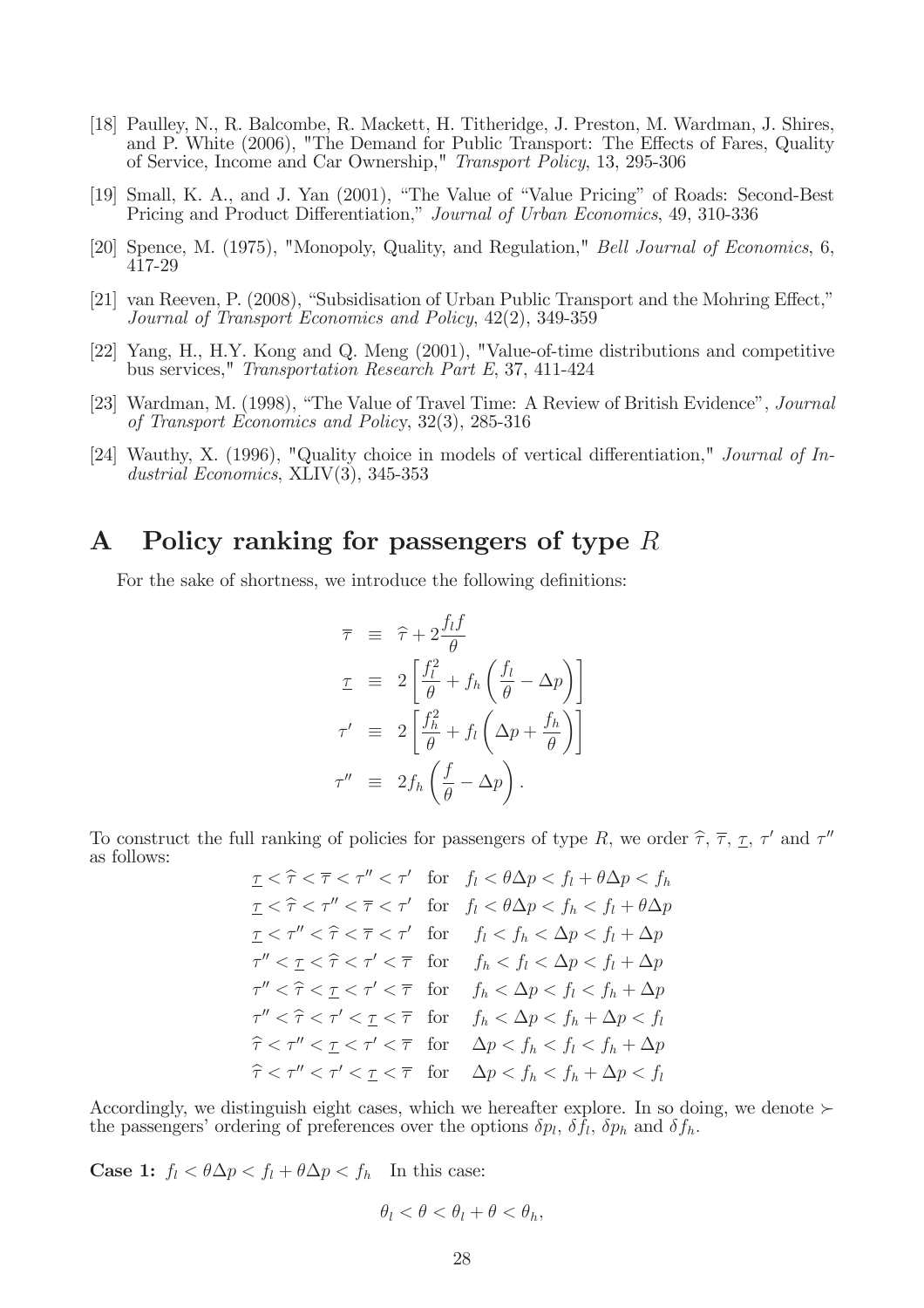where  $\theta_h \equiv f_h / \Delta p$ . With  $\theta > \theta_l$ , it is  $\underline{\tau} < \hat{\tau}$  so that all passengers prefer  $\delta f_l$  to  $\delta p_l$ . Moreover,  $\frac{\tau}{\tau} < \hat{\tau} < \overline{\tau} < \tau'' < \tau'$  and the following ranking arises:

$$
\delta p_h \succ \delta f_l \succ \delta p_l \succ \delta f_h \text{ for } \tau \in (\hat{\tau}, \overline{\tau})
$$
  
\n
$$
\delta p_h \succ \delta f_l \succ \delta f_h \succ \delta p_l \text{ for } \tau \in (\overline{\tau}, \tau'')
$$
  
\n
$$
\delta f_l \succ \delta p_h \succ \delta f_h \succ \delta p_l \text{ for } \tau \in (\tau'', \tau')
$$
  
\n
$$
\delta f_l \succ \delta f_h \succ \delta p_h \succ \delta p_l \text{ for } \tau > \tau'.
$$

**Case 2:**  $f_l < \theta \Delta p < f_h < f_l + \theta \Delta p$  In thic case:

$$
\theta_l < \theta < \theta_h < \theta_l + \theta.
$$

Again, with  $\theta > \theta_l$ , it is  $\tau < \hat{\tau}$  so that all passengers prefer  $\delta f_l$  to  $\delta p_l$ . With  $\theta_h < \theta_l + \theta$ , we now have  $\tau'' < \bar{\tau}$ . Overall  $\hat{\tau} < \tau'' < \bar{\tau} < \tau'$  so that: now have  $\tau'' < \overline{\tau}$ . Overall,  $\hat{\tau} < \tau'' < \overline{\tau} < \tau'$  so that:

> $\delta p_h \succ \delta f_l \succ \delta p_l \succ \delta f_h$  for  $\tau \in (\hat{\tau}, \tau'')$  $\delta f_l \succ \delta p_h \succ \delta p_l \succ \delta f_h$  for  $\tau \in (\tau'', \overline{\tau})$  $\delta f_l \succ \delta p_h \succ \delta f_h \succ \delta p_l \text{ for } \tau \in (\overline{\tau}, \tau')$  $\delta f_l \succ \delta f_h \succ \delta p_h \succ \delta p_l$  for  $\tau > \tau'.$

**Case 3:**  $f_l < f_h < \theta \Delta p < f_l + \theta \Delta p$  In this case:

$$
\theta_l < \theta_h < \theta < \theta_l + \theta.
$$

Again, with  $\theta > \theta_l$ , it is  $\tau < \hat{\tau}$  so that all passengers prefer  $\delta f_l$  to  $\delta p_l$ . With  $\theta > \theta_h$ , we further have  $\tau'' < \hat{\tau}$  so that all passengers also prefer  $\delta f_l$  to  $\delta p_h$ . Moreover,  $\hat{\tau} < \overline{\tau} < \tau'$ . Hence:

$$
\delta f_l \succ \delta p_h \succ \delta p_l \succ \delta f_h \quad \text{for } \tau \in (\hat{\tau}, \overline{\tau})
$$
  
\n
$$
\delta f_l \succ \delta p_h \succ \delta f_h \succ \delta p_l \quad \text{for } \tau \in (\overline{\tau}, \tau')
$$
  
\n
$$
\delta f_l \succ \delta f_h \succ \delta p_h \succ \delta p_l \quad \text{for } \tau > \tau'.
$$

**Case 4:**  $f_h < f_l < \theta \Delta p$  In this case:

 $\theta_h < \theta_l < \theta$ 

Again, with  $\theta > \theta_l$ , it is  $\tau < \hat{\tau}$  so that all passengers prefer  $\delta f_l$  to  $\delta p_l$ . With also  $\theta > \theta_h$ , it is every  $\tau' < \tau < \hat{\tau}$  so that all passengers also prefer  $\delta f_l$  to  $\delta p_l$ . Eurthermore, with  $\theta_l > \theta_l$ . is overall  $\tau'' < \tau < \hat{\tau}$  so that all passengers also prefer  $\delta f_l$  to  $\delta p_h$ . Furthermore, with  $\theta_l > \theta_h$ , everybody prefers  $\delta p_l$  to  $\delta p_h$ . Moreover,  $\hat{\tau} < \tau' < \overline{\tau}$ . Hence:

$$
\delta f_l \succ \delta p_l \succ \delta p_h \succ \delta f_h \text{ for } \tau \in (\hat{\tau}, \tau')
$$
  
\n
$$
\delta f_l \succ \delta p_l \succ \delta f_h \succ \delta p_h \text{ for } \tau \in (\tau', \overline{\tau})
$$
  
\n
$$
\delta f_l \succ \delta f_h \succ \delta p_l \succ \delta p_h \text{ for } \tau > \overline{\tau}.
$$

**Case 5:**  $f_h < \theta \Delta p < f_l < f_h + \theta \Delta p$  In this case:

$$
\theta_h < \theta < \theta_l < \theta_h + \theta.
$$